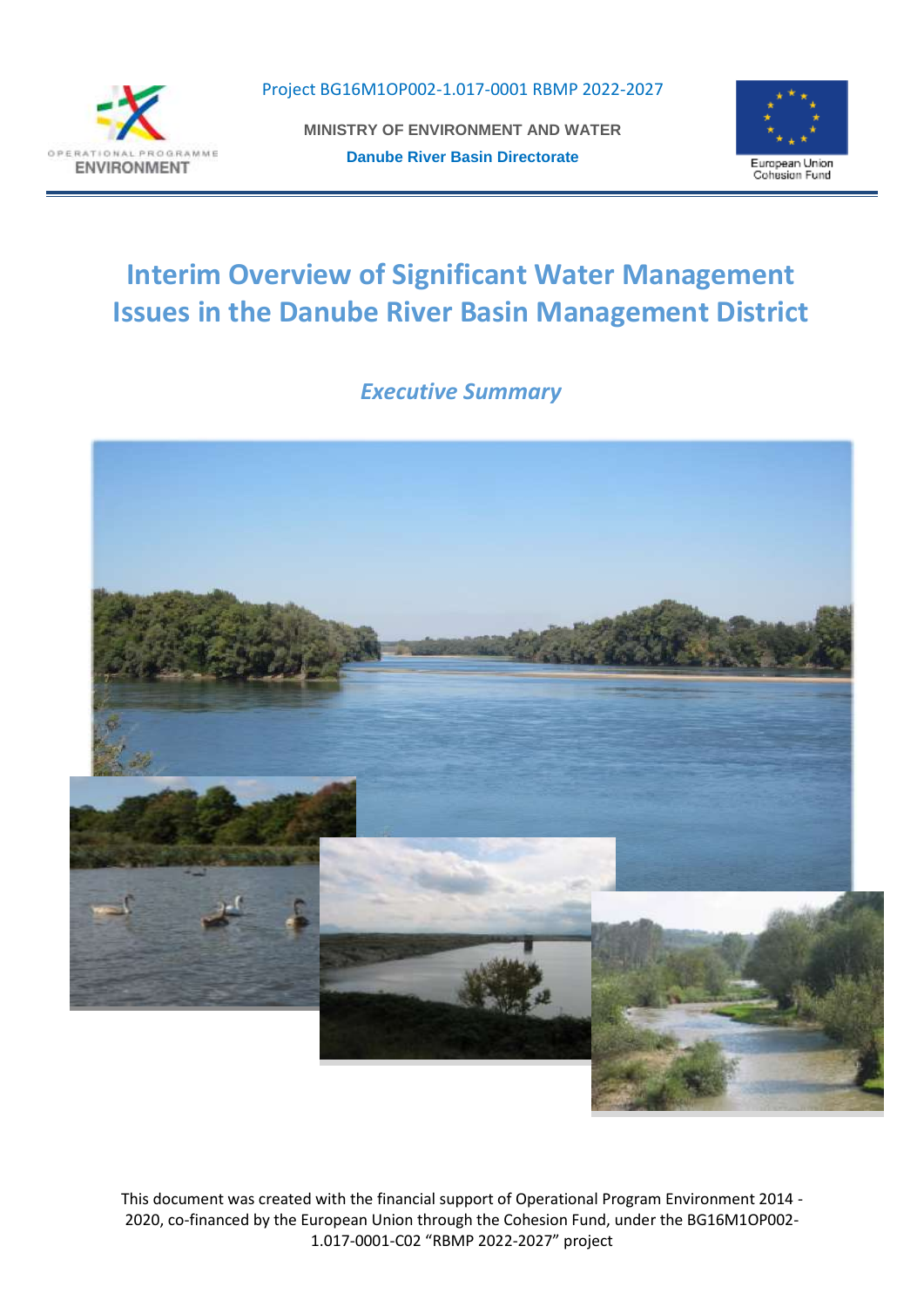## **1. Introduction**

This document is an executive summary of the technical report on the Interim Overview of the Significant Water Management Issues in the Danube River Basin Management District (DRBD), which will be addressed within the 3rd River Basin Management Plan (RBMP) for the period 2022 - 2027. The purpose of the Interim Overview is to inform the general public and stakeholders, and present for their feedback the most important water management issues in the Danube River Basin Management District and the means to address these issues (the choice of measures) in order to achieve the environmental objectives - achieving and maintaining good status of the water bodies.

The implementation of measures planned under the second RBMP for the Danube RBD is ongoing, and actions to address the significant issues identified in this report are planned as a natural follow-up, which builds on what has been achieved during the previous RBMP cycles.

The main report on significant water management issues includes several chapters, presenting information on the characteristics of the river basin management district, main pressure sources affecting surface and groundwater bodies, identified significant issues, a summary of already implemented and planned activities to address the established impact on waters and achieve good status, as well as on public participation in the process of drafting the third RBMP.

# **2. Main Water Management Principles**

## **2.1. Requirements under the WFD and the national legislation**

The Water Framework Directive (WFD) has allowed river basin based water management by delineating water bodies as the main management unit. The RBMP is the main tool for integrated water management. The plan sets specific objectives related to the protection of waters and water dependent ecosystems such as common heritage, achieving and maintaining good status, promoting sustainable water use, preservation of water for human consumption, bathing waters and important water-dependent habitats and birds, reducing the negative impact of anthropogenic activities. In order to achieve these objectives and to reduce the impact, basic measures are planned in line with the legislation in the water field, and should those be insufficient to achieve the environmental targets, supplementary measures are also foreseen. Climate change and its manifestations, i.e. floods and droughts, is also taken into account.

The planning process requires integration and coordination of environmental, economic and social aspects of different national and local policies and plans, as well as meeting water needs of the population and the various economic sectors, which requires consultation and commitment from all stakeholders, including local businesses, non-governmental organizations (NGOs) and the general public, including transboundary coordination in case the river basin management district is part of an international river basin.

The RBMP is developed in coordination with the Flood Risk Management Plan (FRMP) for the respective river basin management district.

The WFD is transposed in the Bulgarian legislation with the adoption of the Water Act (WA) and its subsequent amendments. In line with the legislation, the waters in Bulgaria are managed at national and at basin level.

Water management at the basin level covers all catchment areas in a river basin management district and is carried out by the Basin Directorates.

The Water Act defines four river basin management districts:

1 **Danube River Basin Management District** with headquarters in Pleven – covering the water catchment areas of the rivers in the Bulgarian territory of the Danube river basin: Iskar, Erma, Nishava, Ogosta and

The document was created with the financial support of Operational Program Environment 2014 -2020, co-financed by the European Union through the Cohesion Fund, under the BG16M1OP002-1.017-0001-C02 "RBMP 2022-2027"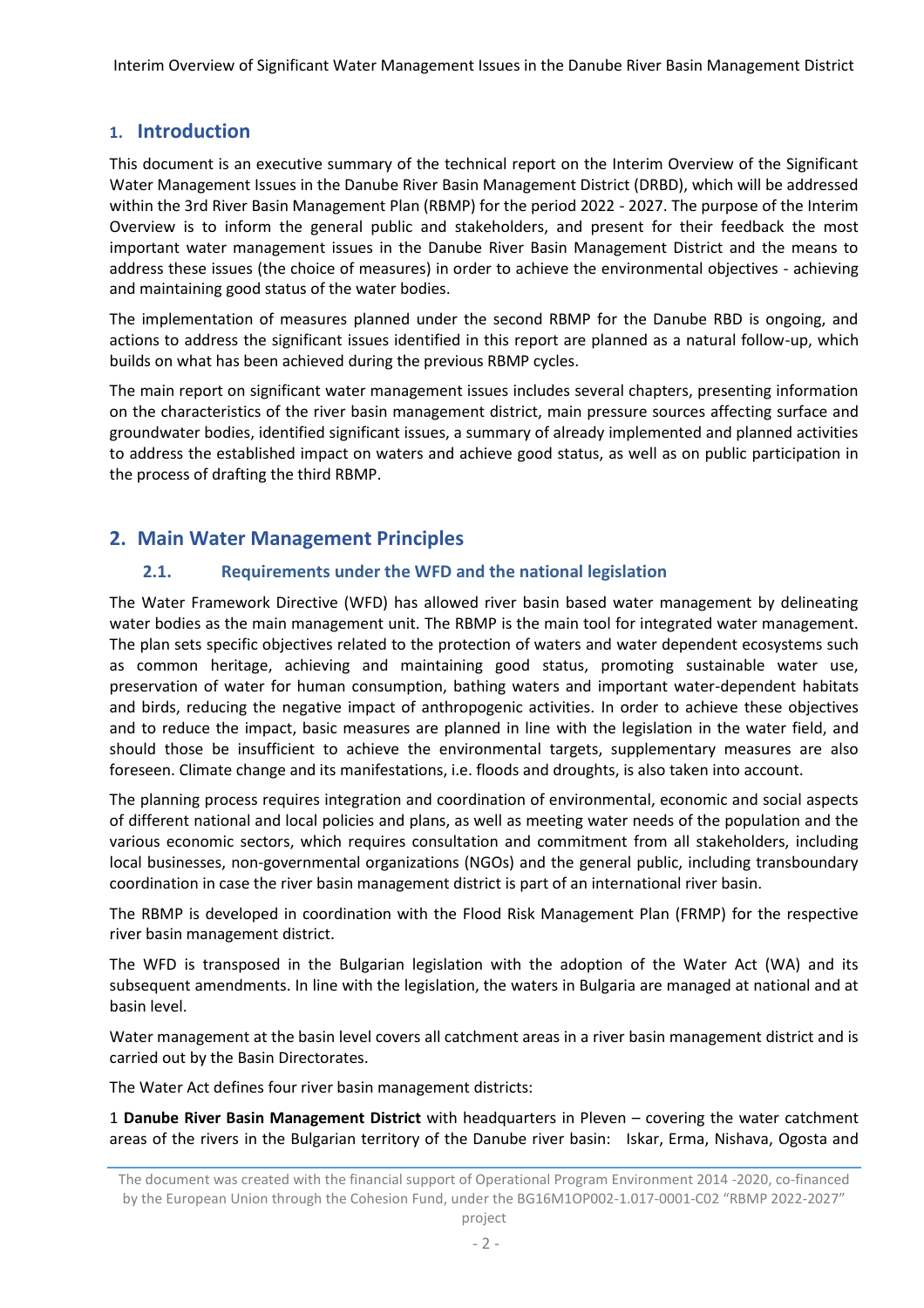rivers west of Ogosta, Vit, Osam, Yantra, Rusenski Lom and the Danube Dobrudzha rivers, as well as the Danube river itself;

2 **Black Sea River Basin Management District** with headquarters in Varna – covering the water catchment areas of the rivers flowing into the Black Sea - between the north and the south border of the country, including internal sea waters and territorial waters;

3 **East Aegean River Basin Management District** with headquarters in Plovdiv – covering the water catchment areas of the rivers Tundzha, Maritsa, Arda, Byala Reka;

4 **West Aegean River Basin Management District** with headquarters in Blagoevgrad – covering the water catchment areas of Mesta, Struma and Dospat rivers.

# **2.2. Interim Overview of Significant Water Management Issues - an important stage in the planning process**

The development and publication of the report on the Interim overview of significant water management issues in the Danube river basin management district is the second key stage of the update of the RBMP in the Danube district for the period of 2022 - 2027.

Based on an analysis of the pressure from anthropogenic activity and its impact on the waters, the present consultation document informs stakeholders and the general public about the main water management issues at an early stage, while ensuring transparency of the process of RBMP's development, taking into account the different interests and needs of different stakeholders.

Public consultations and public discussions of the Interim Overview are of crucial importance for the whole planning process, as the proper identification of the water issues in the district is the basis for proper planning of appropriate measures at the next stage, in order to address the identified issues and to achieve RBMP's and WFD's objectives, namely: good water status.

#### **2.3. The Drivers - Pressure - Status - Impact - Response Model**

The **"drivers-pressure-status-impact-response"** model is identified as a key tool in the integrated water management, in line with the principles of the Water Framework Directive. This principle was also used in the process of drafting the Danube River Basin Management District's Interim Overview of Significant Water Management Issues, as it reflects cause and effect relationships and provides information on actions that were undertaken or are planned to be undertaken in order to achieve the objectives, i.e. good water status (Figure 1). The present analysis is a starting point for the next stage of the planning process - the draft RBMP.

The document was created with the financial support of Operational Program Environment 2014 -2020, co-financed by the European Union through the Cohesion Fund, under the BG16M1OP002-1.017-0001-C02 "RBMP 2022-2027" project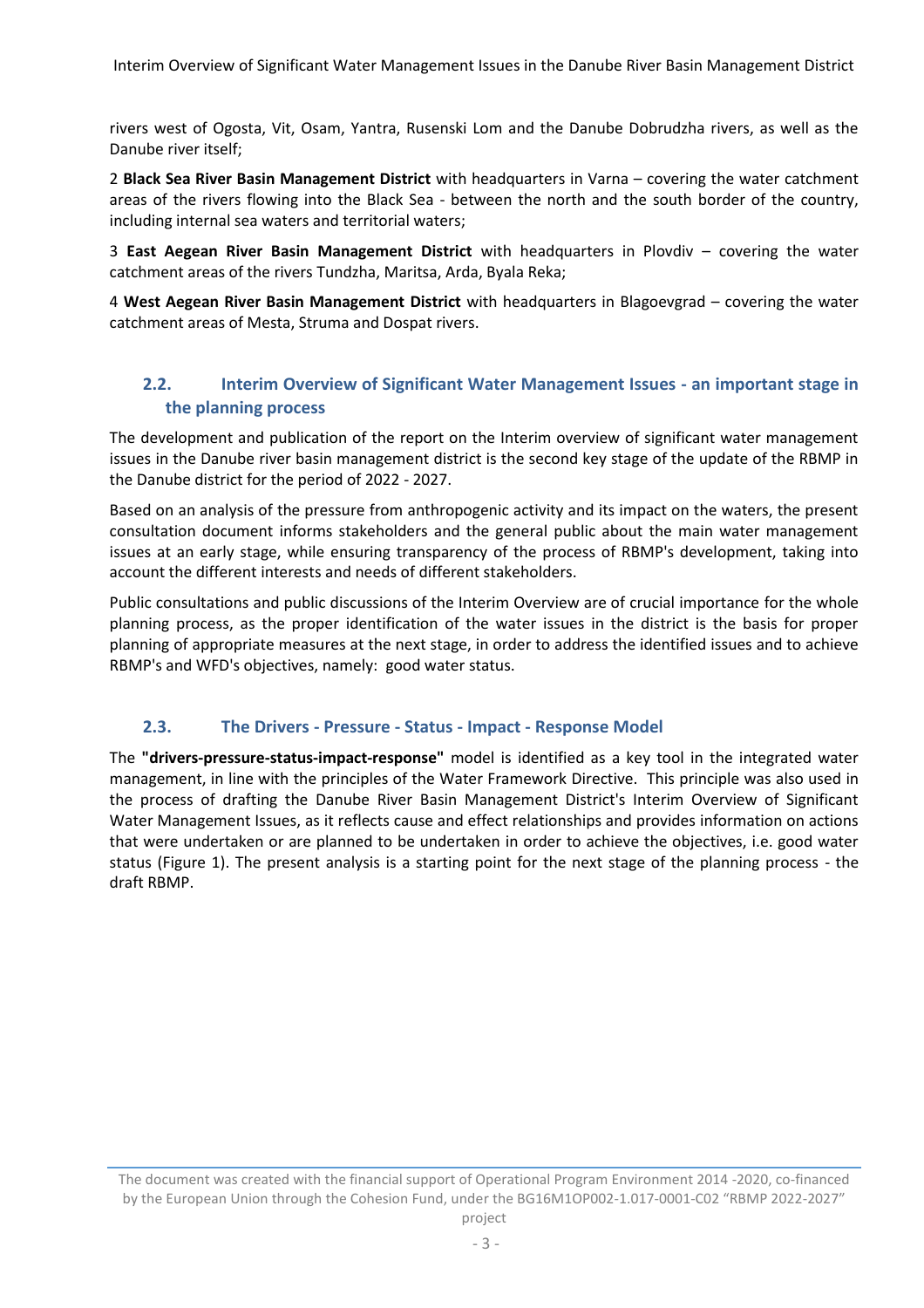



## **3. Characteristics of the Danube River Basin Management District**

The Danube River Basin District (DRBD) is situated in the northern part of Bulgaria. The Danube basin management area covers the Bulgarian territory of the international Danube river basin. With an area of 47 235 km<sup>2</sup>, this is the largest river basin management district in Bulgaria. To the north it borders the Republic of Romania, to the east - the Black Sea River Basin Management District, to the west - the Republic of Serbia and to the south - the East Aegean and West Aegean River Basin Management Districts.

The area of the region represents 42.5% of the territory of Bulgaria and 5.9% of the territory of the international Danube river basin. The region almost overlaps with the geographical concept of Northern Bulgaria. The small differences come from the inclusion of the catchment areas of Nishava and Erma rivers and the exclusion of the catchments of the rivers in the Dobrudzha area, which flow into the Black Sea. The Danube river basin district includes the Danube plain and the northern slopes of the Balkan mountain (**Грешка! Източникът на препратката не е намерен.**2).

The document was created with the financial support of Operational Program Environment 2014 -2020, co-financed by the European Union through the Cohesion Fund, under the BG16M1OP002-1.017-0001-C02 "RBMP 2022-2027" project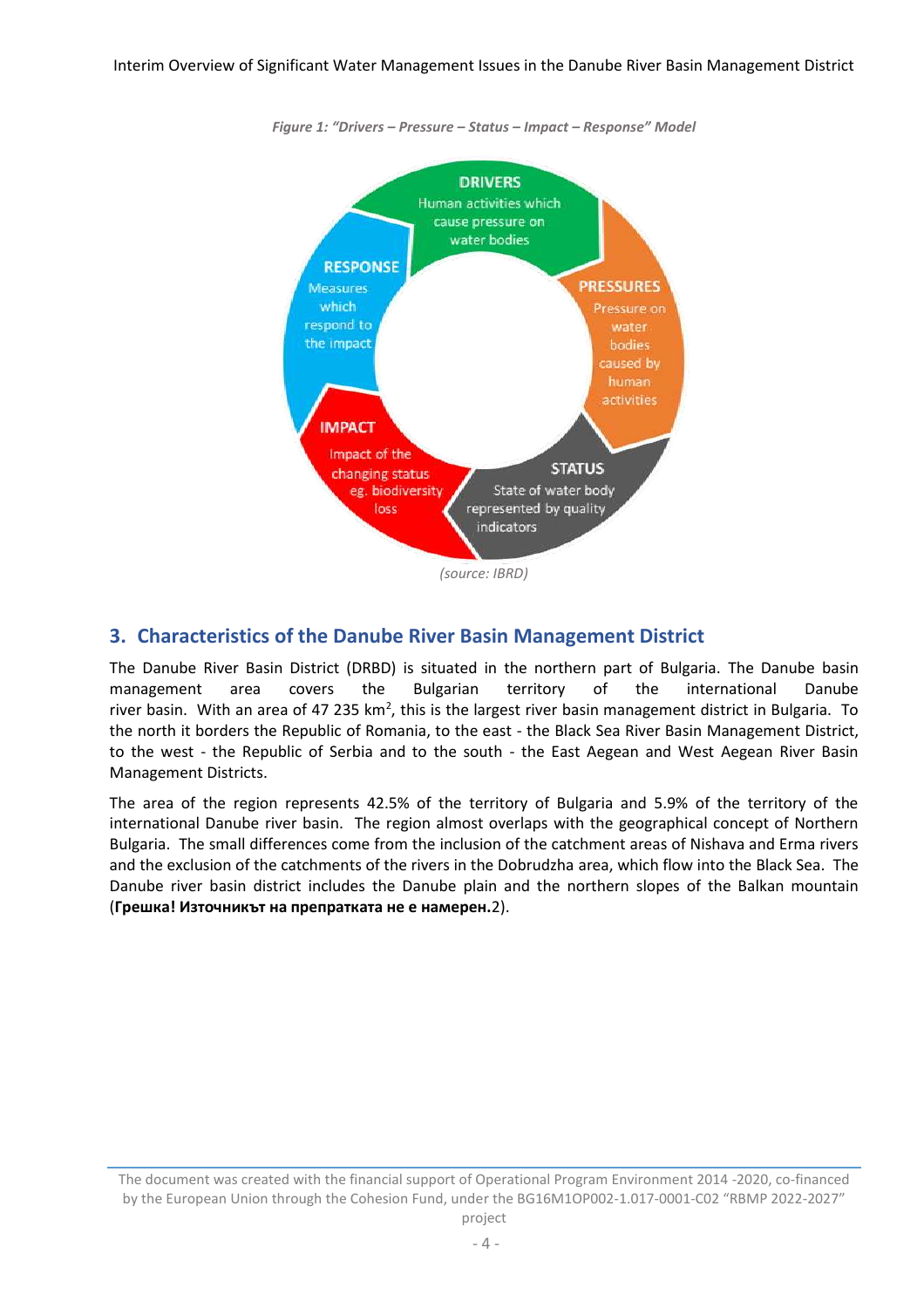

*Figure 2: Danube River Basin Management District's boundaries* 

Within the territorial scope of the DRBD are 18 administrative districts of Bulgaria (in whole or in part), 126 municipalities and 2329 settlements, including the capital of the country - Sofia. The district has the largest share of the country's population. In 2017, the population living within the territorial scope of the Danube River Basin District was 3,275,256 people, which represents 46.5 % of Bulgaria's total population.

The latest economic analysis for the Danube River Basin Management District carried out for the purposes of the third cycle RBMPs, shows that in 2017 the district generated 59 % of the country's total GDP and with its BGN 49.6 billion ranks first among all river basin management districts. The Danube River Basin Management District generated BGN 43 billion in gross value added (GVA), which represents 59 % of the country's total GVA.

The Danube Basin Management District covers the river catchment areas of all rivers flowing into the Danube river on the territory of Bulgaria or outside it (crossing the country's western border - the catchment areas of the rivers Iskar, Erma, Nishava, Ogosta and the rivers west of Ogosta, Vit, Osam, Yantra, Rusenski Lom and the Danube Dobrudzha rivers, as well as the waters of the Danube river itself.

During the second planning cycle (RBMP 2016-2021), the total number of the identified surface water bodies in the river basin district was 256, falling within two main categories – rivers and lakes (**Грешка! Източникът на препратката не е намерен.**). On the territory of the DRBD, 6 aquifers and 50 groundwater bodies were identified and they are all determined to be groundwater protection areas for drinking water supply.

*Figure 3: Categories and number of water bodies in DRBD*

*<sup>(</sup>source: DRBD)*

The document was created with the financial support of Operational Program Environment 2014 -2020, co-financed by the European Union through the Cohesion Fund, under the BG16M1OP002-1.017-0001-C02 "RBMP 2022-2027"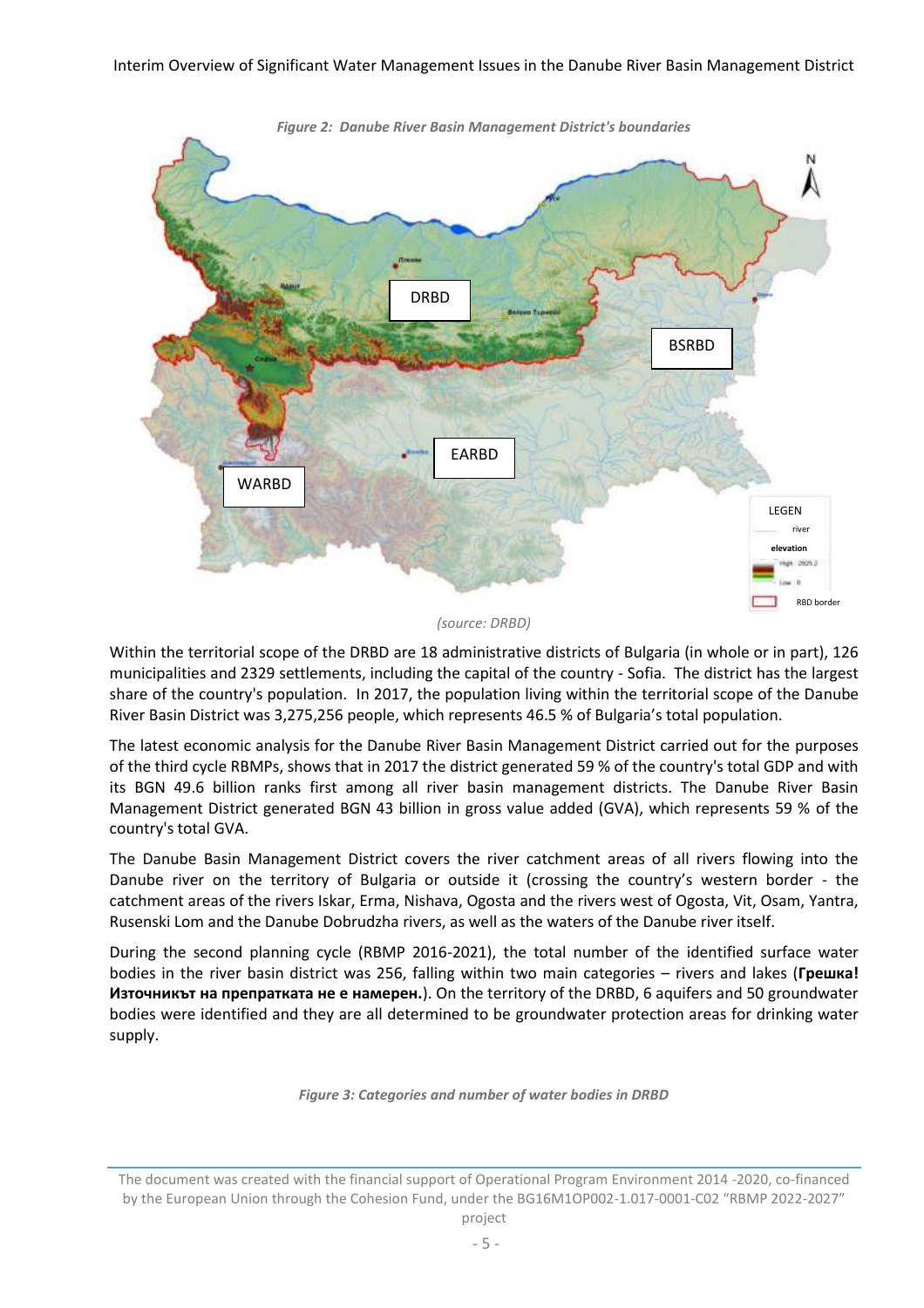

*(source: DRBD)*

The Danube River Basin District is part of the international Danube river basin, and Bulgaria shares part of the territory of the river basin with two of its neighbouring countries: Republic of Romania and Republic of Serbia. The Danube river is a common river between Bulgaria and Romania, and forms part of Bulgaria's north state border.

The International Commission for the Protection of the Danube River (ICPDR) is a transnational platform, which coordinates the activities related to the development of the RBMP for the Danube's international river basin. The Interim Overview of Significant Water Management Issues in the international basin of the Danube river was prepared with the active participation and in coordination with the representatives of the ICPDR countries. In the framework of this process, the necessary bilateral coordination between neighboring countries is underway, in this case Bulgaria and Romania with regard to the Danube River.

Bilateral transboundary coordination with Romania complements the coordination within the ICPDR, and is based on the Agreement between the Ministry of Environment and Water of the Republic of Bulgaria and the Ministry of Environment and Water Management of Romania for cooperation in the field of water management, signed on 12 November 2004 in Bucharest. Bilateral platform for cooperation with the Republic of Serbia has not yet been established.

## **4. Significant Water Management Issues**

The present section summarizes the information from the main technical report following the concept of the **drivers - pressures - status - impact - response** model. The aim is to determine the links between anthropogenic pressure and surface and groundwater impacts, to assess the extent of impact on water bodies, to consider drivers and pressures that cause the identified impacts, since these are significant issues that should be addressed, as well as to provide response ideas, i.e. measures aimed at resolving the issues and improving the water status.

#### **4.1. Surface waters**

Different types of pressure have a characteristic effect on surface water's status. This impact is expressed in an adverse change in various quality elements characterizing the water body status, respectively the aquatic ecosystems. Information obtained from the implementation of the water monitoring programmes is used to evaluate the degree of impact of different types of pressure on water bodies, as well as to assess the ecological and chemical status of the surface water bodies.

#### *4.1.1. Nutrient pollution*

Nutrient emissions and nutrient pollution are one of the most significant issues in the DRBD. Nutrients content (nitrogen and phosphorus) plays an important role for the status of aquatic ecosystems. In order to assess the pressure of nutrient pollution, the indicators total nitrogen (N- Total), ammonium as nitrogen (N-NH4), nitrogen nitrite (N-NO2), nitrogen nitrate (N-NO3), total phosphorus (P-Total) and orthophosphates such as phosphorus (P-PO4), as well as the biological quality elements (e.g. for rivers - phytoplankton (just

The document was created with the financial support of Operational Program Environment 2014 -2020, co-financed by the European Union through the Cohesion Fund, under the BG16M1OP002-1.017-0001-C02 "RBMP 2022-2027"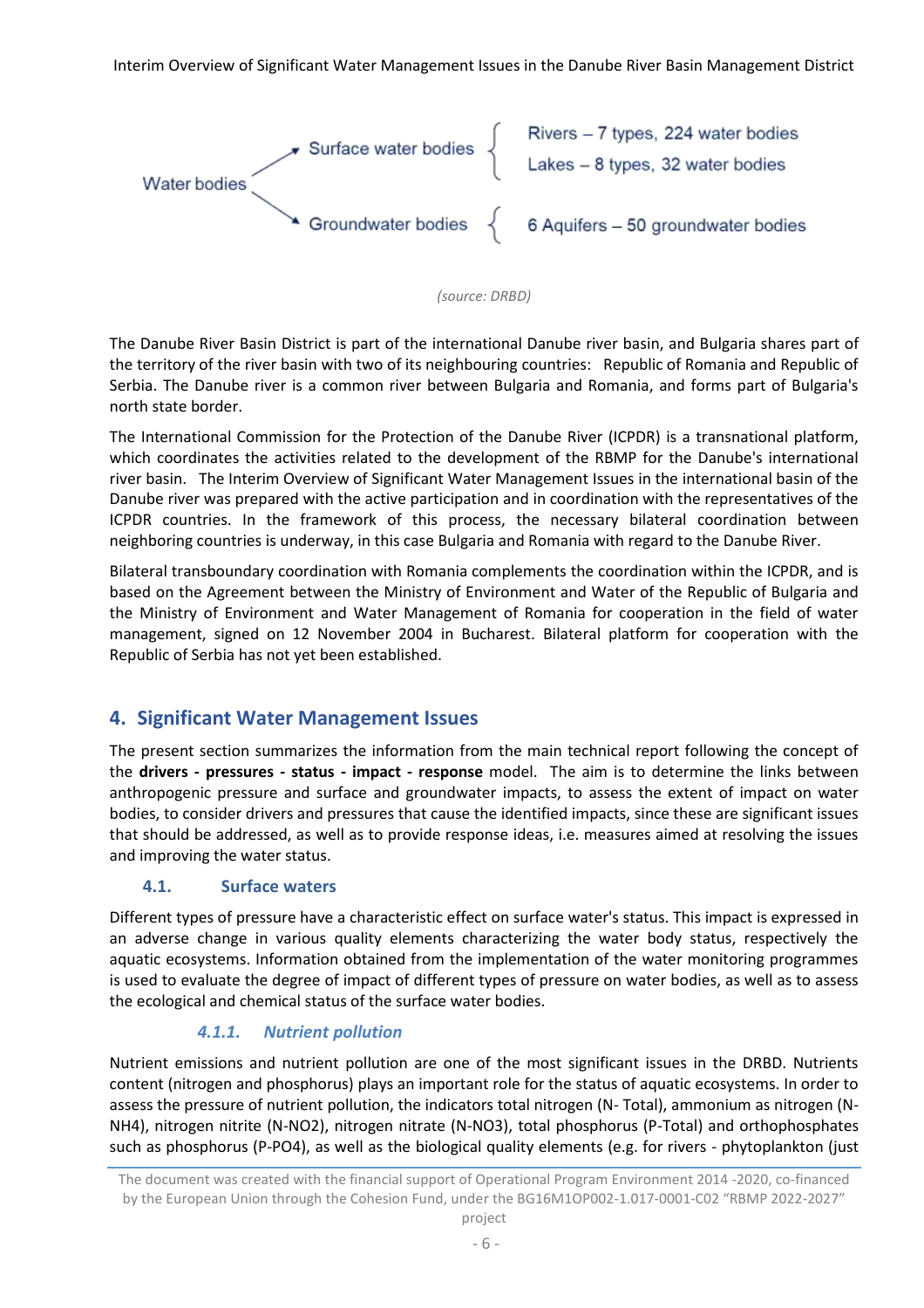for the Danube), macrophytes and phytobenthos, and for lakes - phytoplankton and macrophytes) were assessed. Exceedances of these indicators were found in 67% of the total number of water bodies in the 'river' category. Most affected by this impact are the water bodies from this category in the river basins of Iskar, Yantra, Ogosta and Osam. Pressure from nutrient pollution is found in 41% of the total number of water bodies, which are identified as 'lake' type (lakes and reservoirs). Most affected by this impact are the water bodies from this category in the river basins of Iskar, west of Ogosta, Yantra and Rusenski Lom.

In human-influenced ecosystems, the main source of nutrients is agriculture (because of the use of fertilizers that are not fully absorbed and leach into groundwater) and wastewater from settlements and industrial sites.

## *4.1.1.1. Nutrient pollution from agriculture*

Over the last decade there is a more intensive approach to agricultural practice which results in increased environmental pressure. The agricultural sector contributes to nutrient emissions through the use of synthetic and natural fertilizers as well as through nitrogen emissions into the atmosphere. Elevated levels of total nitrogen and phosphorus in certain areas might be because of sources of pressure from wastewater discharge from urban and industrial sites, as well as because of application of fertilizers in the agricultural sector and intensive development of livestock farming. Impact from livestock farming on surface waters is realised mainly through the improper storage of animal manure in the farms.

On the other hand, deforestation at the expense of increasing arable land leads to reducing the green areas, which serve as a storage for the carbon coming from the atmosphere (the so-called carbon depots) . Deforestation and forest degradation, as well as desertification lead to erosion processes that contribute to the introduction of pollutants, including increased nutrient loads in the waters.

The links between the drivers, pressures, status and impacts of nutrient pollution are presented in the figure below.

| <b>DRIVERS</b>                                                                                                                                                                                                                        | <b>PRESSURE</b>                                                                                                                                                                                                                                                                                           |
|---------------------------------------------------------------------------------------------------------------------------------------------------------------------------------------------------------------------------------------|-----------------------------------------------------------------------------------------------------------------------------------------------------------------------------------------------------------------------------------------------------------------------------------------------------------|
| Agriculture<br>(growing crops which require                                                                                                                                                                                           | Synthetic and natural fertilizers applied to the land leach into the<br>surface waters and groundwater. Improper manure storage and                                                                                                                                                                       |
| fertilization, animal farming)                                                                                                                                                                                                        | its application in the soil release ammonia into the atmosphere.<br>This ammonia then deposits back to the land and water surfaces.                                                                                                                                                                       |
| <b>STATUS</b>                                                                                                                                                                                                                         | <b>IMPACT</b>                                                                                                                                                                                                                                                                                             |
| Elevated concentrations of nutrients<br>in surface waters intensify<br>eutrophication of surface waters.<br>Primary production of biomass<br>(algae growth) intensifies, at the<br>same time removing oxygen from<br>the environment. | Eutrophication implies a number of adverse environmental<br>effects on aquatic ecosystems, which lead to loss of biodiversity<br>and deterioration of surface water quality. Toxic algae blooms,<br>sometimes observed alongside eutrophication, pose a threat to<br>human health and aquatic ecosystems. |

*Figure 4: Relationship between drivers, pressure, status and impact of nutrient pollution from agriculture* 

#### *(source: IBRD and DRBD)*

Reversing the trend of increasing nutrient concentrations in waters, which is causing the deterioration of many water bodies, will require significant cross-sectoral efforts, implementing specific measures in agriculture and applying good agricultural and farming practices.

#### **RESPONSE**

Ongoing implementation of the requirements to protect waters against nitrate pollution from agricultural sources, including limiting fertilizer use in Nutrient Vulnerable Zones; compliance with the good agricultural, farming and environmental practices requirements; implementing the programme of measures to reduce and prevent nitrate pollution from agricultural sources in vulnerable areas and

The document was created with the financial support of Operational Program Environment 2014 -2020, co-financed by the European Union through the Cohesion Fund, under the BG16M1OP002-1.017-0001-C02 "RBMP 2022-2027"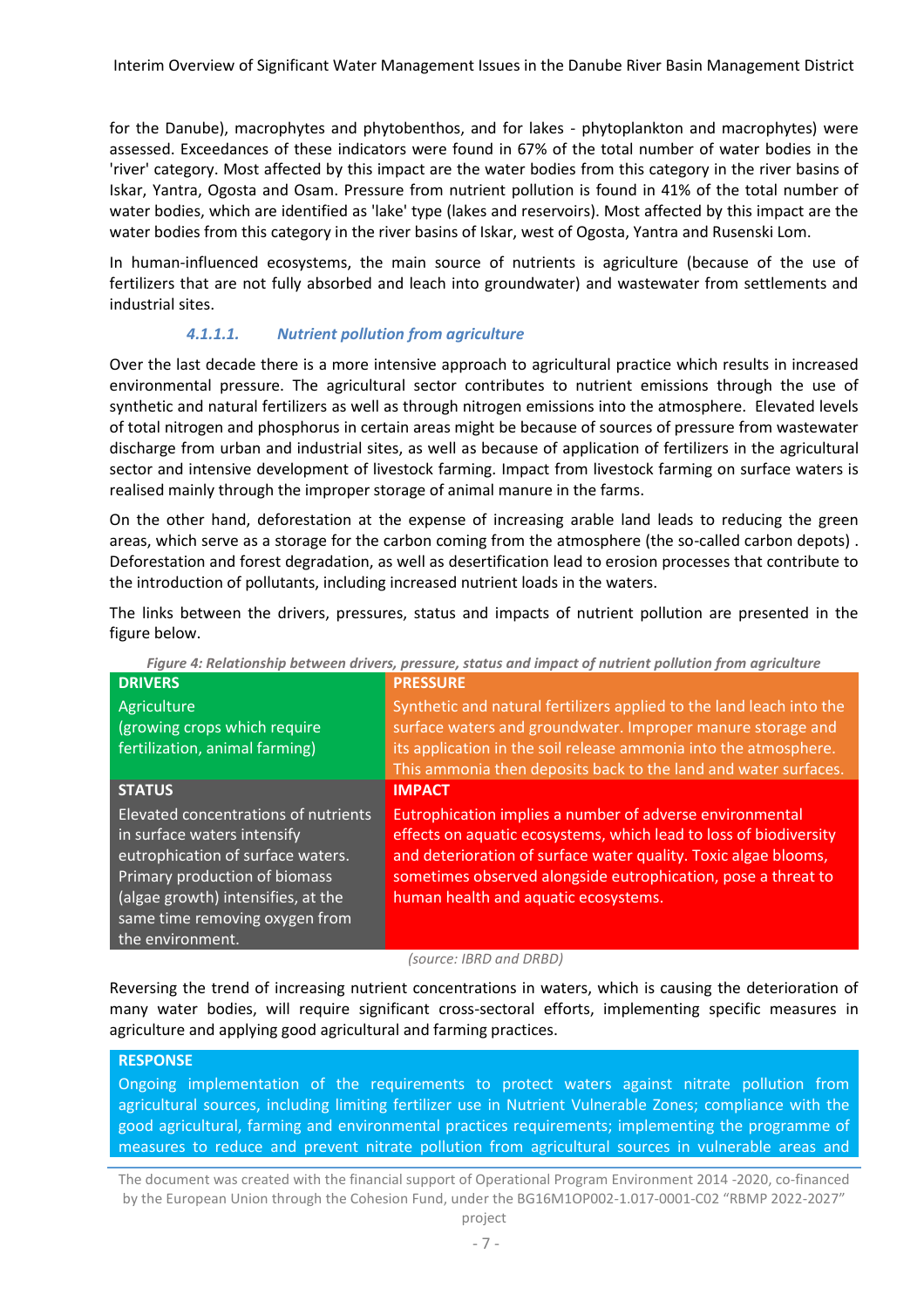strengthening control over its implementation; implementing the monitoring program under the Nitrates Directive for surface and groundwater; introducing rules and controls to reduce nutrient pollution from aquaculture; providing incentives for additional activities and investments that directly reduce the diffuse nutrient pollution loads.

#### *4.1.1.2. Nutrient pollution from urban and industrial wastewater*

The sources of nutrient emissions from urban and industrial areas are wastewater discharges from sewer systems in settlements and industrial sites. Additionally, nutrients reach surface waters from atmospheric emissions from transportation and industry.

Large investments have been made over the past years in the wastewater collection and treatment infrastructure, however part of the population is still not connected to sewer systems or wastewater treatment plants, contributing to pollution from point sources in case of sewerage networks without the necessary treatment plants, and from diffuse sources in case of areas which are not connected to sewerage networks. According to NSI data, the share of the population connected to public sewerage and wastewater treatment plants has increased in the DRBD in the period 2010 - 2019.

In the territorial scope of DRBD, there are 123 agglomerations with population of more than 2 thousand people

equivalents (PE) (85 with population between 2,000 PE and 10,000 PE and 35 with population above 10,000 PE), with a total wastewater load of 3,248,035 PE, for which compliance with Directive 91/271/EEC concerning urban waste-water treatment needs to be ensured.

Nutrient loads from industrial sources are mainly resulting from wastewater discharge of industrial sites, which generate biodegradable wastewater and atmospheric emissions. It should be noted that the emissions of nitrogen oxides have been on a decreasing trend over the last years, while the emissions of ammonia are fairly constant.

Another point source of pressure is fish farming. Artificial flow pools (fishponds) and farming aquaculture in cage farms cause an increase in nutrient levels in aquatic ecosystems, which in turn leads to algae blooms and a sharp decrease in oxygen during the dark period of the day.

The links between the drivers, pressures, status and impacts of pollution from urban wastewater and industrial sources are presented in the figure below.

**Figure** *1***: Links between drivers, pressure, status and impact of nutrient pollution** *from urban wastewater and production sites* 

| <b>DRIVERS</b>                                                                                                           | <b>PRESSURE</b>                                                                                                                                                                                                                                                                                                                                                                                                                                                                                              |
|--------------------------------------------------------------------------------------------------------------------------|--------------------------------------------------------------------------------------------------------------------------------------------------------------------------------------------------------------------------------------------------------------------------------------------------------------------------------------------------------------------------------------------------------------------------------------------------------------------------------------------------------------|
| <b>Urbanization</b><br>Industry                                                                                          | Discharges of partially treated or untreated wastewater from towns,<br>villages, settlements, villa zones, resorts, holiday villages and industrial<br>plants cause excessive loads of nutrients to surface water bodies. Old<br>municipal landfills that are not reclaimed and do not meet environmental<br>requirements. Nutrient pollution because of aquaculture cultivation in<br>cage farms located in large, deep dams and semi-intensive (free)<br>aquaculture cultivation in medium and small dams. |
| <b>STATUS</b>                                                                                                            | <b>IMPACT</b>                                                                                                                                                                                                                                                                                                                                                                                                                                                                                                |
| Elevated concentrations of<br>nutrients in surface waters<br>eutrophication<br>intensify<br>processes in surface waters. | Eutrophication implies a number of adverse environmental effects which<br>lead to loss of biodiversity and algae bloom, representing a threat to<br>aquatic ecosystems.                                                                                                                                                                                                                                                                                                                                      |

*(source: IBRD and DRBD)*

The document was created with the financial support of Operational Program Environment 2014 -2020, co-financed by the European Union through the Cohesion Fund, under the BG16M1OP002-1.017-0001-C02 "RBMP 2022-2027"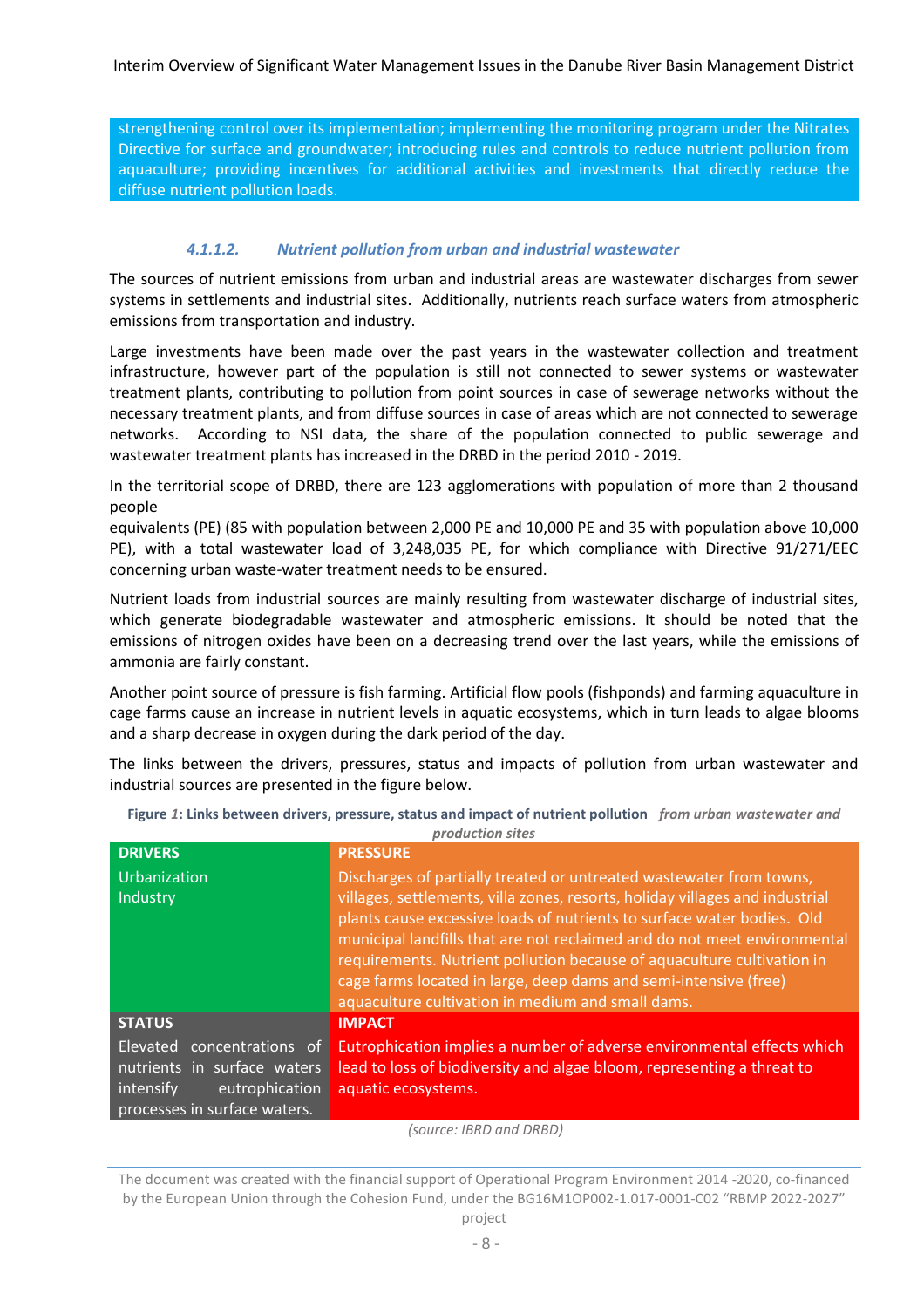Having in mind that wastewater discharge is a significant source of pressure of nutrient pollution, continued improvement of wastewater collection and treatment infrastructure should be one of the pillars of the 3rd cycle RBMP. On the territory of the DRBD, for agglomerations of more than 2,000 PE, 41 WWTPs have been constructed with a degree of up to secondary treatment, of which 32 WWTPs also have an additional tertiary wastewater treatment, with some serving more than one agglomeration.

Regulation of surface water pollution from production sites that discharge wastewater with nutrient and organic pollution is carried out through the permit regime for wastewater discharge (under the Water Act and through complex permits), through control over compliance with emission restrictions and the tax policy. In this regard, it is necessary to plan for a revision of the permit conditions for production sites, which affect the failure to achieve good status objectives, and if necessary, plan stricter emission limits and strengthen control.

#### **RESPONSE**

**Urban wastewater collection and treatment** - construction or finalising the construction of urban sewerage networks; construction of new WWTPs or refurbishment of existing ones; development of wastewater collection and treatment systems for smaller settlements with a population under 2,000 PE; **Industrial wastewater treatment** - refurbishment and improvements of industrial wastewater treatment plants; Review of permit conditions for production sites, which are responsible for non-achievement of good status objectives and if necessary, planning more stringent emission restrictions and strengthening control; Review of wastewater discharge permits in order to achieve compliance with the environmental protection objectives for the respective water body.

## *4.1.1.3. Combined impact of nutrient pollution*

The impact of nutrient pollution is expressed by elevated concentrations of nitrogen and phosphorus, which in lakes, reservoirs and rivers reflects also in changes to the biological quality elements' (BQEs) status and to the supporting physico-chemical quality elements (for instance, in reservoirs impacts are also expressed in chlorophyll-a and transparency levels changes). High concentrations of total nitrogen are also observed in river water bodies, while total phosphorus exceedances are observed in the water bodies of the 'lake' type (lakes and reservoirs). Exceedances of the EQS levels set for these parameters are the result of combined sources of pollution. Based on preliminary nutrient balance estimations in the sub-basins, it is clear that the main part of the impacts are caused by diffuse pollution to which agriculture is the main contributor. While big progress has been made during the last decade in limiting the urban wastewater pollution pressure and impact, preliminary nitrogen balance calculations indicate that the agricultural sector is accountable for an estimated 70%-90 % of the anthropogenic nitrogen pollution and 25%-90 % of phosphorus pollution in surface waters.

The current situation indicates high urgency to fulfill the requirements of the Nitrogen Directive and to successfully implement the national "Programme of measures to limit and prevent nitrate pollution from agricultural sources in the vulnerable areas for the period 2020-2023". Additional measures will be proposed in the 3rd cycle RBMP, following finalizing the results of the detailed analysis of pressure from agricultural sources and their impact that is currently under development.

#### *4.1.2. Organic pollution*

Pressure from organic pollution loads causes changes to the oxygen content in surface water bodies. Other indicators of organic pollution in water are the main physico-chemical indicators, including pH, 5-day Biological Oxygen Demand (BOD5), chemical oxygen demand (COD), total organic carbon, salt content

The document was created with the financial support of Operational Program Environment 2014 -2020, co-financed by the European Union through the Cohesion Fund, under the BG16M1OP002-1.017-0001-C02 "RBMP 2022-2027"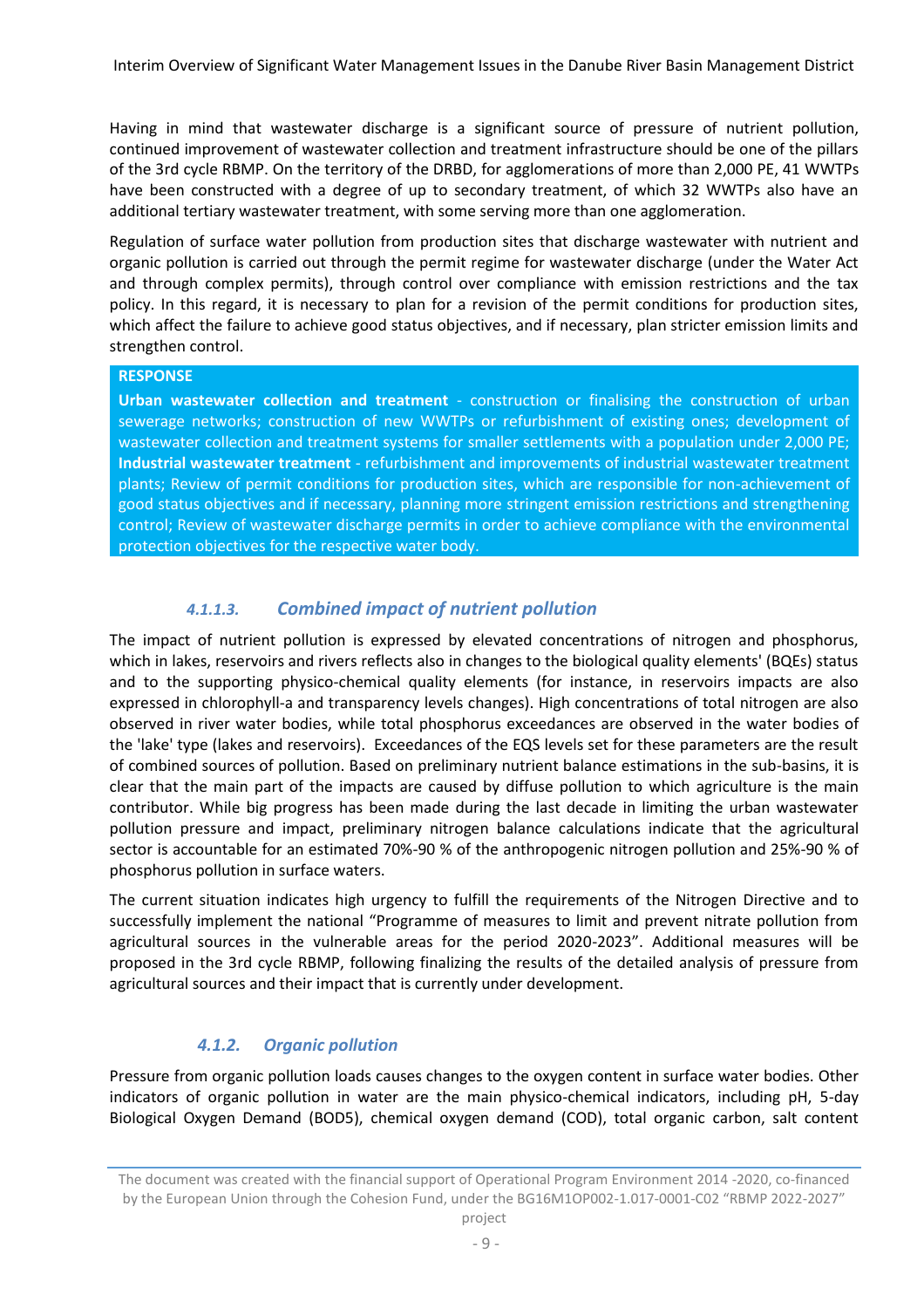(electrical conductivity), as well as the biological quality elements (for example, phytoplankton in rivers (only for the Danube) phytobenthos and benthic invertebrates, and phytoplacton for lakes).

Failure to achieve environmental objectives because of organic pollution was found in 45% of the total number of water bodies in the "river" category. Most affected by this impact are the water bodies in this category in the river valleys of Iskar, Ogosta, Vit and Osam. Organic pollution is established in 53% of the total number of water bodies from the 'lake' type (lakes and reservoirs). Most affected by this impact are the water bodies in the river catchments west of Ogosta and Rusenski Lom.

Organic pollution in surface waters originates to a large extent from untreated or insufficiently treated municipal and industrial wastewater discharges, as well as from diffuse pollution sources (for instance improperly landfilled or stored municipal waste). The key indicator of organic pollution in water is the 5-day Biological Oxygen Demand (BOD5). In general, the average concentrations of BOD5 calculated for all DRBD surface water bodies are slightly decreasing on a multiannual trend. This is most likely related to the investments in wastewater treatment infrastructure. Overall, in DRBD the impacts of organic pollution are not as significant as the ones from nutrients.

The links between the drivers, pressures, status and impacts are presented in the figure below.

| <u>Figure 6. Nefutionship between urivers, pressures, stutus unu imputts of organic ponution</u> |                                                                            |
|--------------------------------------------------------------------------------------------------|----------------------------------------------------------------------------|
| <b>DRIVERS</b>                                                                                   | <b>PRESSURE</b>                                                            |
| <b>Urbanization</b>                                                                              | Discharge of partially treated or untreated urban wastewater from          |
| Industry                                                                                         | settlements, industrial plants (waste from the leather, paper, dairy, pulp |
| Agriculture (animal                                                                              | and other industries) and animal farming (wastewater and products          |
| husbandry)                                                                                       | from livestock breeding facilities), as well as improperly stored          |
|                                                                                                  | household waste add additional loads of organic matter to surface water    |
|                                                                                                  | bodies.                                                                    |
| <b>STATUS</b>                                                                                    | <b>IMPACT</b>                                                              |
| Elevated levels of organic                                                                       | Low dissolved oxygen levels in water have a negative impact on aquatic     |
| pollution (expressed as                                                                          | habitats, reduce biodiversity and may be a threat to aquatic ecosystems.   |
| BOD5) reduce oxygen levels                                                                       |                                                                            |
| and deteriorate the status of                                                                    |                                                                            |
| surface waters.                                                                                  |                                                                            |

*Figure 6: Relationship between drivers, pressures, status and impacts of organic pollution* 

#### *(source: IBRD and DRBD)*

The Programme of Measures in the second RBMP for DRBD contains a number of measures to reduce pollution from urban and industrial sources wastewater discharge. In this regard, ongoing improvements to wastewater collection and treatment infrastructure should be one of the cornerstones of the third RBMP.

#### **RESPONSE**

Collection and treatment of household and industrial wastewater; Refurbishment and improvements of industrial wastewater treatment plants; Review of permit conditions for production sites, which are responsible for non-achievement of the good status objectives and, if necessary, planning stricter emission restrictions and strengthening control; Review of wastewater discharge permits in order to achieve compliance with environmental protection objectives for the respective water body.

## *4.1.3. Chemical pollution of surface waters (priority substances, specific and other pollutants)*

In order to assess the impact of hazardous substances, specific pollutants as per the list of specific pollutants in Appendix 7, under Art. 12, para. 1 of Ordinance H-4 for the characterization of surface waters, as well as priority substances, according to the requirements of the Ordinance on environmental quality

The document was created with the financial support of Operational Program Environment 2014 -2020, co-financed by the European Union through the Cohesion Fund, under the BG16M1OP002-1.017-0001-C02 "RBMP 2022-2027"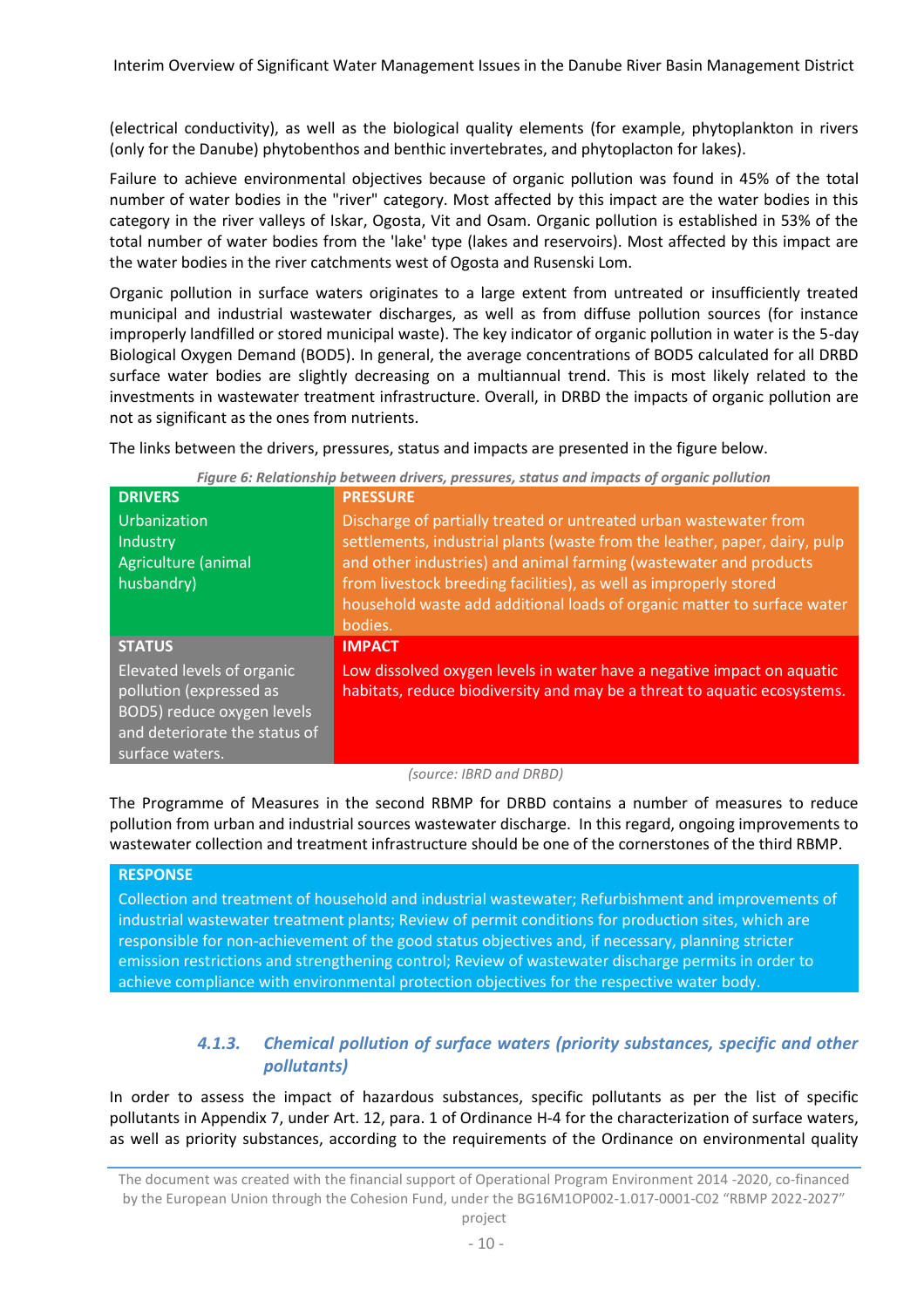standards for priority and other pollutants, as well as BQEs (for instance benthic invertebrate for rivers and phytoplancton for lakes) have been analyzed.

The analysis revealed the impact of specific pollutants in 29% of the total number of water bodies from the 'river' category, mostly in the Iskar, Ogosta and Yantra river basins, as well as in 7 water bodies from the 'lake' type (lakes and reservoirs) in the river basins west of Ogosta, Rusenski Lom, Ogosta, Iskar and Danube Dobrudzha rivers.

Exceedance of quality standards for priority substances (in water matrix) is observed in 6 water bodies of the 'river' category in the Iskar, Danube, Yantra and West of Ogosta river basins. There are no exceedances observed of quality standards for priority substances in surface water bodies from the 'lake' type (lakes and reservoirs).

Pollution from specific and priority substances in surface waters is mainly due to discharge of untreated or partially treated urban and industrial wastewater, improper use and/or storage of fertilizers; pesticides and plant protection products; emissions of harmful substances from households and industries to the atmosphere. Source of pollution are also old functioning or non-reclaimed landfills that do not meet environmental legal requirements, as well as old industrial areas (for instance old and active mining sites).

The links between drivers, pressure, status and impact of chemical pollution are presented in the figure below.

| <u>Figure 7. Links between the directs, pressures, status and impacts of chemical pointion</u>                                                                                                     |                                                                                                                                                                                                                                                                                                                                                                                                              |
|----------------------------------------------------------------------------------------------------------------------------------------------------------------------------------------------------|--------------------------------------------------------------------------------------------------------------------------------------------------------------------------------------------------------------------------------------------------------------------------------------------------------------------------------------------------------------------------------------------------------------|
| <b>DRIVERS</b>                                                                                                                                                                                     | <b>PRESSURE</b>                                                                                                                                                                                                                                                                                                                                                                                              |
| Urbanization<br>Industry<br>Agriculture                                                                                                                                                            | Discharge of industrial wastewater, pesticide depots, old<br>industrial sites and landfills that are not reclaimed and do<br>not meet environmental requirements add harmful<br>chemical substances to surface water bodies. Application<br>of plant protection products in agriculture and forestry.<br>Emissions of harmful substances to the atmosphere and<br>subsequent deposition onto water surfaces. |
| <b>STATUS</b>                                                                                                                                                                                      | <b>IMPACT</b>                                                                                                                                                                                                                                                                                                                                                                                                |
| Elevated concentrations of specific<br>pollutants that determine the ecological<br>status and priority substances that<br>determine the chemical status in surface<br>waters, sediments and biota. | Loss of habitats and potential threat to aquatic ecosystems<br>and human health.                                                                                                                                                                                                                                                                                                                             |

*Figure 7: Links between the drivers, pressures, status and impacts of chemical pollution* 

*(source: IBRD and DRBD)*

Responses to chemical pollution from settlements, production sites, including past activities, and from agriculture are related to:

#### **RESPONSE**

Review of conditions for wastewater discharge permits for production sites (if necessary, planning more stringent emission limits); strengthening control over industrial wastewater quality before its discharge into sewerage systems; reclamation of landfills; planning specific measures to treat mine waters from liquidated mining sites; reduction of diffuse water pollution from agricultural activities and from forestry; strengthening control over the application of plant protection products near water bodies.

The document was created with the financial support of Operational Program Environment 2014 -2020, co-financed by the European Union through the Cohesion Fund, under the BG16M1OP002-1.017-0001-C02 "RBMP 2022-2027"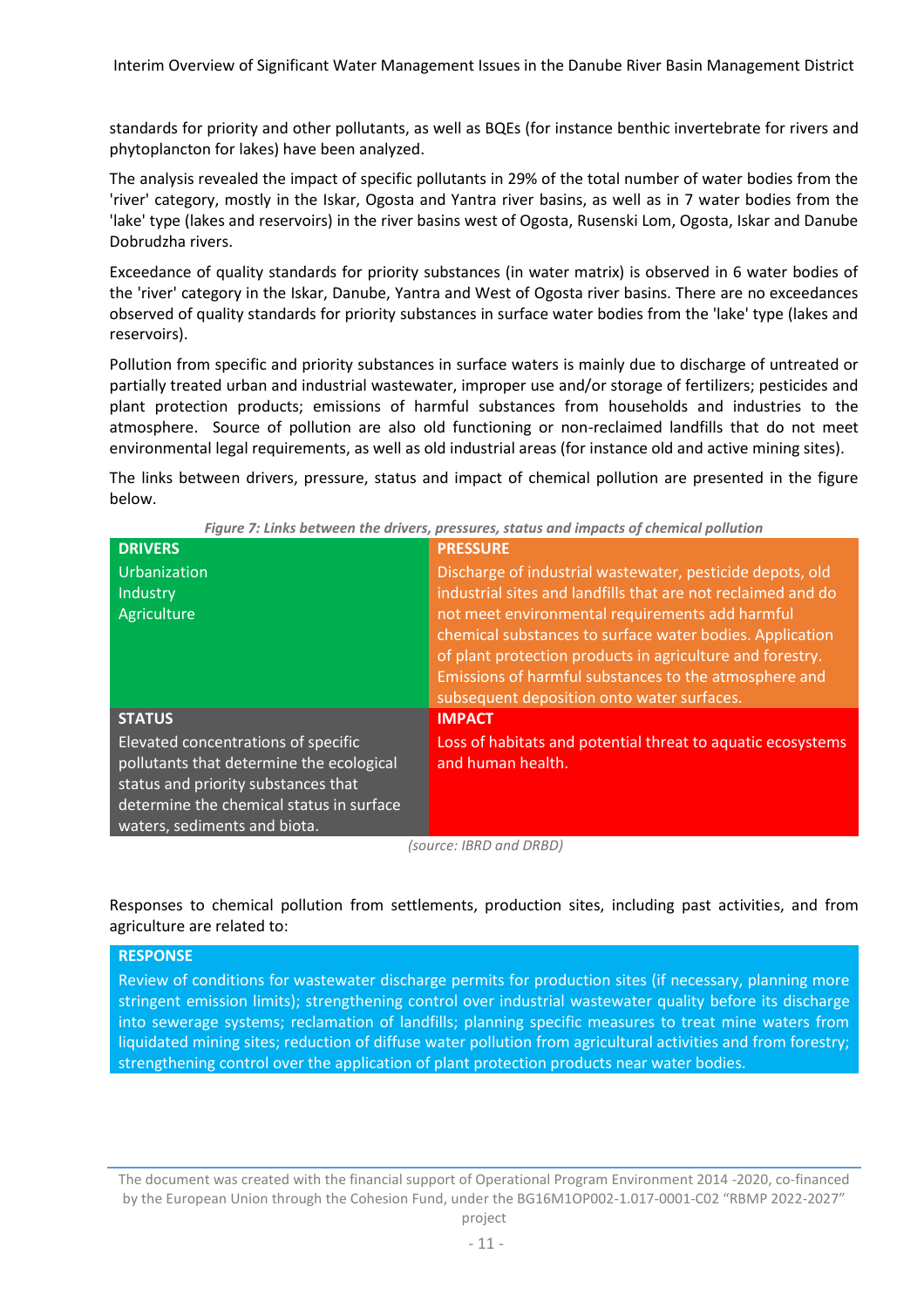## *4.1.4. Pressure from water abstraction and physical modifications*

Anthropogenic pressures on surface water bodies include all changes in the water flow, mainly because of abstraction, diversion or discharge; morphological changes (alterations to river beds and river banks) caused by construction in the river or on the natural floodplains; and barriers that impact transverse and longitudinal continuity of the river caused mainly by dams or water abstraction facilities which physically disconnect parts of the river and impact its continuity.

Indicators to assess hydromorphological pressure as a result of physical modifications are associated with deterioration of the BQEs, change in the oxygen regime, change in the temperature regime.

The most significant hydromorphological pressure in the DRBD is the water abstraction pressure, followed by river corrections, impaired sediment transport and migration barriers. Activities are currently underway for a detailed assessment of hydromorphological pressure and impact in each water body, and these data will be taken into account in the development of the draft RBMP 2022-2027.

## *4.1.4.1. Pressure on the hydrological regime*

Hydrological changes are changes in the water regime, which manifest to different degree and in different forms - permanent or seasonal changes in runoff (for example downstream from a dam or due to water abstraction), changes in river velocity, changes / variations in water levels.

Water abstraction from surface waters is carried out to provide water for all economic sectors - for drinking water supply, for irrigation, for industrial needs, for electricity production and for some other purposes. Pressure from water abstraction can be considered from two points of view: changes in runoff due to abstracted water quantities and the impact of water abstraction facilities. Regulation and limitation of the degree of pressure from water abstraction on surface waters is carried out through the conditions in the water abstraction permits, water abstraction fees and subsequent control.

According to the second cycle RBMP, 189 out of a total of 256 surface water bodies in the Danube RBD have water abstraction permits, i.e. 74% of water bodies were subjected to some degree of abstraction pressure. Therefore, it can be concluded that most of the surface water bodies in Danube RBD experience some degree of pressure on their hydrological regime as a result of water abstraction.

Another aspect which should be addressed relates to the technical state of water infrastructure. In the context of water abstraction, a key issue is water loss in the water distribution networks, as well as lack of or malfunctioning water metering equipment. The current average water losses from public water supply networks in DRBD are on an extremely high level of 53%, and, although this indicator has been steadily decreasing, it can be stated that progress is much too slow and does not promise reaching reasonable levels of water losses (below 25%) in the near future without a major effort.

#### *4.1.4.2. Pressure from morphological changes*

Morphological changes include various alterations of the physical structure of water bodies - changes in river bed shape and structure, interruptions to river continuity, changes to the river banks and coastal territories. Examples of such alterations are construction of embankments, weirs and dams, corrections and straightening of rivers, construction of dikes, modifications of the river bed due to removal of alluvial deposits.

Construction of dikes and corrections of rivers are traditionally carried out as measures to provide flood protection. This type of pressure also includes the strengthening of river banks in order to protect against erosion. These changes lead to changes in the morphology of the river channel and therefore, to changes in the habitats that support aquatic ecosystems in these areas relative to their natural conditions. In cases where corrections are related also to straightening of the river bed, the characteristics of the water flow and the flow velocity change, which leads to erosion of the river bottom and the river banks, and often - to an increased risk of flooding in the lower sections of the river.

The document was created with the financial support of Operational Program Environment 2014 -2020, co-financed by the European Union through the Cohesion Fund, under the BG16M1OP002-1.017-0001-C02 "RBMP 2022-2027"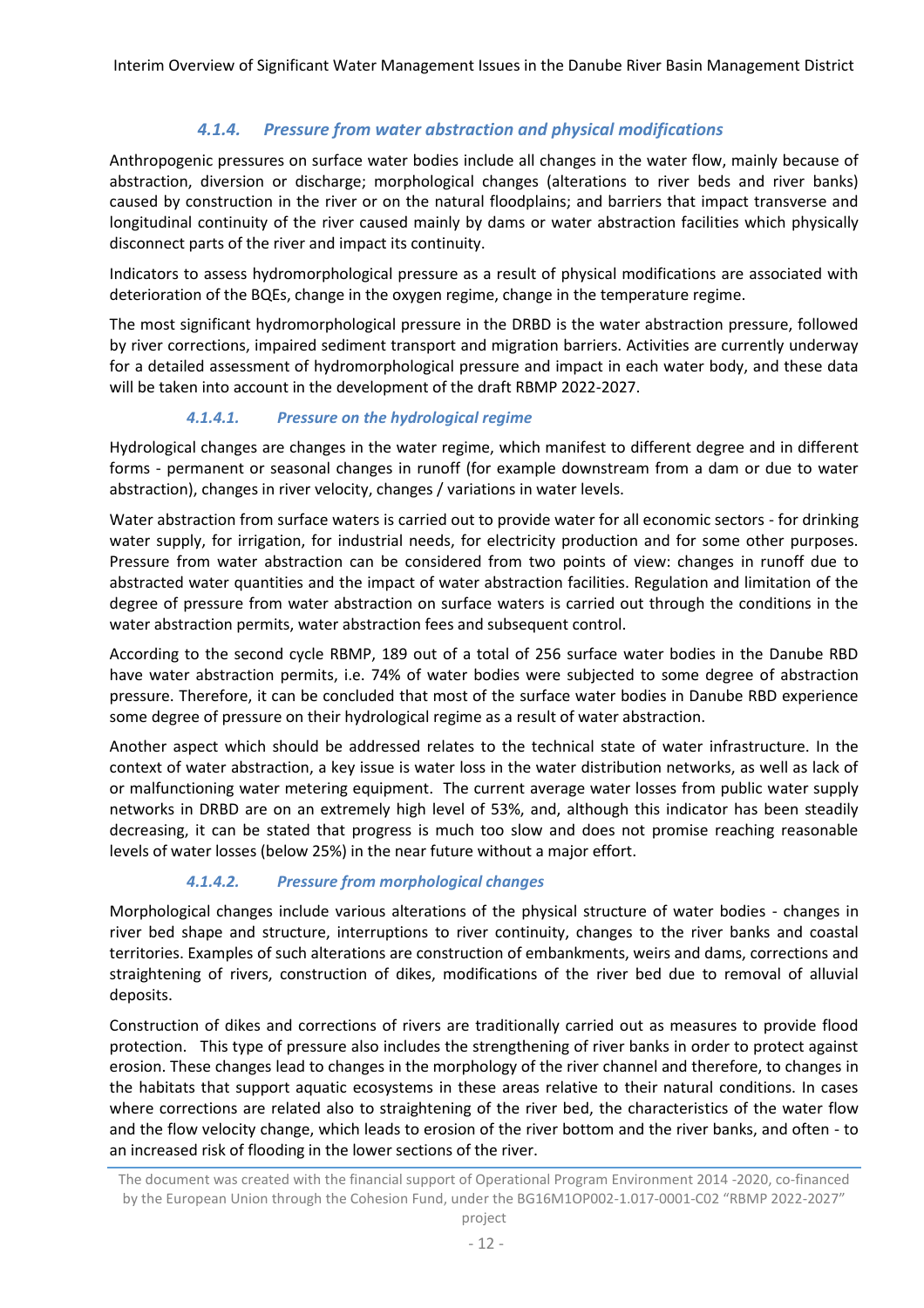Most of these river modifications were constructed in the period 1960s - 1980s and are subject to ongoing maintenance and repair work, which can alter locally the river morphology in a limited area. Repair and reinforcement activities are subject to a permit regime, the purpose of which is to regulate the activities for construction, repair and maintenance of the protective facilities and to strengthen the riverbanks, ensuring that the implementation of these activities takes place with the least possible negative impact on the water status.

Since 2015, 528 permits for construction of new systems and facilities or for reconstruction or modernization of existing systems and facilities in 108 water bodies were issued. Most of the permits are issued for reconstruction / repair of existing facilities and bridges and do not introduce any new additional negative impacts on the hydromorphological regime of the water bodies. Additionally, it should be noted that in case of construction of new developments and facilities, the reach of the impact on water bodies is marginal in most cases and of a small scope compared to the total length of the water body.

With the amendment of the Water Act of 2010, the alluvial deposits/sediment removal from water bodies is not allowed, except for the Danube River and storage reservoirs, as well as in some cases specified in the Water Act such as cleaning river beds from alluvial deposits to ensure their normal conveyance capacity. Sediment removal is also carried out through dredging the Danube river which is related to provision of conditions for navigation. The activities related to the removal of alluvial deposits are subject to a permit regime according to the provisions of the Water Act.

#### *4.1.4.3. Pressure from transverse barriers in rivers*

Migration barriers affect 36% of the water bodies in Danube RBD (93 out of a total of 256). Existing transverse barriers disrupt the continuity of the river and change both its hydrological regime and sediment transport characteristics, relative to their natural state. Such facilities are constructed for the purposes of water abstraction for irrigation, electricity generation, industrial and other purposes. In terms of the subsequent impacts on biota, fish are most affected group, as most fish species make seasonal breeding, feeding and other migrations upstream and downstream, either locally within a catchment or over much larger spatial scales. The presence of migration barriers impacts the migration patterns and behavior of the populations of such species, as well as the availability of suitable habitat during key life cycles.

In order to reduce the negative impact of migration barriers, the Fisheries and Aquaculture Act provides for the construction of special facilities to ensure continuity of the river (fish passes, bypasses, etc.) on all facilities that disrupt the transverse continuity of the river. Analysis of the pressure from transverse barriers in the rivers, which was performed during the second cycle of the RBMP found that in a number of cases in the DRBD, the water abstraction facilities are not equipped with facilities to ensure river continuity. The most affected are the valleys of Iskar, Yantra, Ogosta, Osam and Vit rivers. The greatest pressure is on the upper and middle reaches of the Iskar river, the upper reaches of Ogosta, Vit and Osam rivers, and the upper and middle reaches of Yantra river.

In the period 2015-2019, 29 new permits for water abstraction with the presence of facilities to ensure river continuity in 18 water bodies were issued, which does not imply a significant increase of this type of pressure.

Existing hydropower plants (HPPs) are assessed as the most significant source of hydromorphological pressure in the Danube region, with HPPs operating in 44 water bodies in the DRBD.

Links between the drivers, pressures, status and impacts of water abstraction and physical modifications are presented in the figure bellow.

#### *Figure 8: Links between the drivers, pressures, status and impacts of hydromorphological changes*  **DRIVERS PRESSURE**

The document was created with the financial support of Operational Program Environment 2014 -2020, co-financed by the European Union through the Cohesion Fund, under the BG16M1OP002-1.017-0001-C02 "RBMP 2022-2027"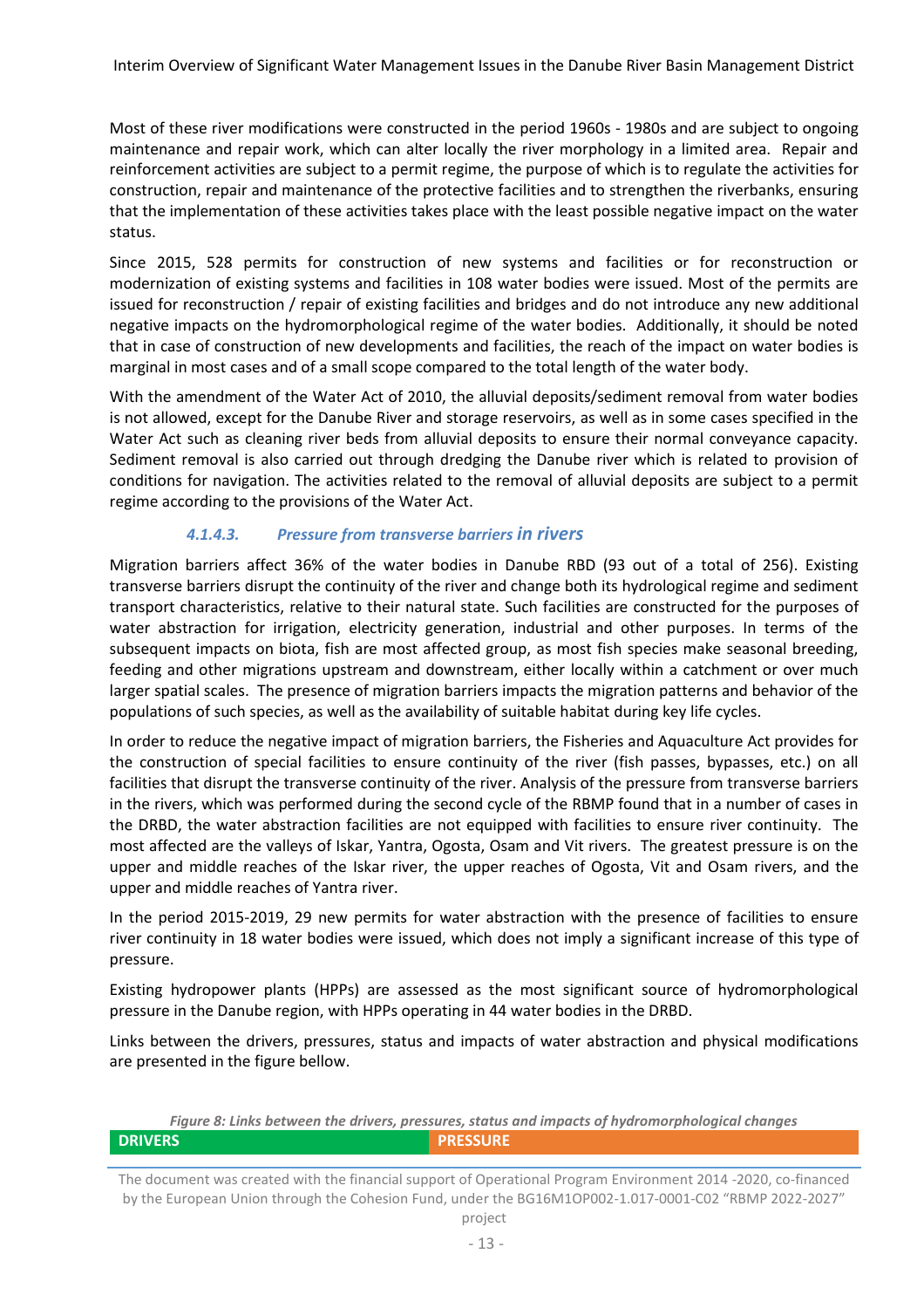| <b>Urbanization</b><br>Industry                                                                                                                              | Water abstraction for domestic use, industrial water<br>supply and irrigation. Construction of dams and flood                                                                                                 |
|--------------------------------------------------------------------------------------------------------------------------------------------------------------|---------------------------------------------------------------------------------------------------------------------------------------------------------------------------------------------------------------|
| <b>Energy</b>                                                                                                                                                | protection structures. Dredging of waterways for                                                                                                                                                              |
| Agriculture (farming)                                                                                                                                        | navigation. Alterations to river beds for flood protection                                                                                                                                                    |
| Navigation                                                                                                                                                   | and extraction of sediments.                                                                                                                                                                                  |
| Climate change / Flood protection                                                                                                                            |                                                                                                                                                                                                               |
| <b>STATUS</b>                                                                                                                                                | <b>IMPACT</b>                                                                                                                                                                                                 |
| Altered hydrological regime, morphological<br>changes, disruption of river continuity,<br>which<br>BQEs,<br>regime,<br>impact<br>oxygen<br>temperature, etc. | Hydromorphological changes pose a threat to aquatic life<br>and cause loss of biodiversity. Disruption of river continuity<br>implies reduced mobility of aquatic organisms and barrier<br>to fish migration. |

*(source: IBRD and DRBD)*

Within the 2nd RBMP, numerous measures were planned which address the hydromorphological pressure, including regulating water abstraction pressure, regulating the hydrological regime and ensuring the ecological flow through review f and withholding water permits, ban on new permits, strengthening control over meeting permit requirements; introducing requirements for self-monitoring to assess the pressure and impact, construction or rehabilitation of fish passes, improving monitoring and additional surveys. These efforts need to be continued in the 3rd cycle of the RBMPs in order to ensure successful implementation, alongside additional mitigation measures.

Additional measures related to water abstraction should drive towards a higher efficiency of water consumption in all economic sectors. In the water supply and irrigation sector efforts should be continued to reduce water loss. In agriculture, the irrigation schemes should be optimized in order to avoid overirrigation and to reduce the amount of water used per produced output. The same water use optimization should be promoted within the water-intensive industrial sectors.

In order to reduce the pressure from morphological alterations intended for flood protection, instead of structural measures, an ecological alternative or the so-called 'green measures' can be applied at certain places, where feasible. An example of such 'green measure' is floodplains restoration, where possible.

**RESPONSE**

Regulating water abstraction pressure, regulating hydrological regime and ensuring ecological flow by reviewing and revoking permits; Construction or reconstruction of fish passages; Reducing water losses in the water supply network; Optimizing water use in all economic sectors; Implementing environmentally-friendly ("green") flood protection measures (e.g. restoration of floodplains)

## **4.2. Groundwater**

On the territory of the DRBD, 50 groundwater bodies were identified and managed, and they are all determined to be groundwater protection areas for drinking water supply. For the purposes of the interim overview of significant water management issues, a review of the currently available monitoring results for the period 2015-2020 was performed for all monitored quality elements for all groundwater bodies in the DRBD. The objective of the review was to determine the links between anthropogenic pressure and impact on groundwater.

#### *4.2.1. Pressure on groundwater quantity*

The main pressure on quantitative status of groundwater is caused by water abstraction for agricultural, industrial and drinking water supply purposes.

NIMH performs an annual evaluation of the natural and the available resources in the GWBs and determines what quantities are needed for the terrestrial ecosystems directly dependent on groundwater

project

The document was created with the financial support of Operational Program Environment 2014 -2020, co-financed by the European Union through the Cohesion Fund, under the BG16M1OP002-1.017-0001-C02 "RBMP 2022-2027"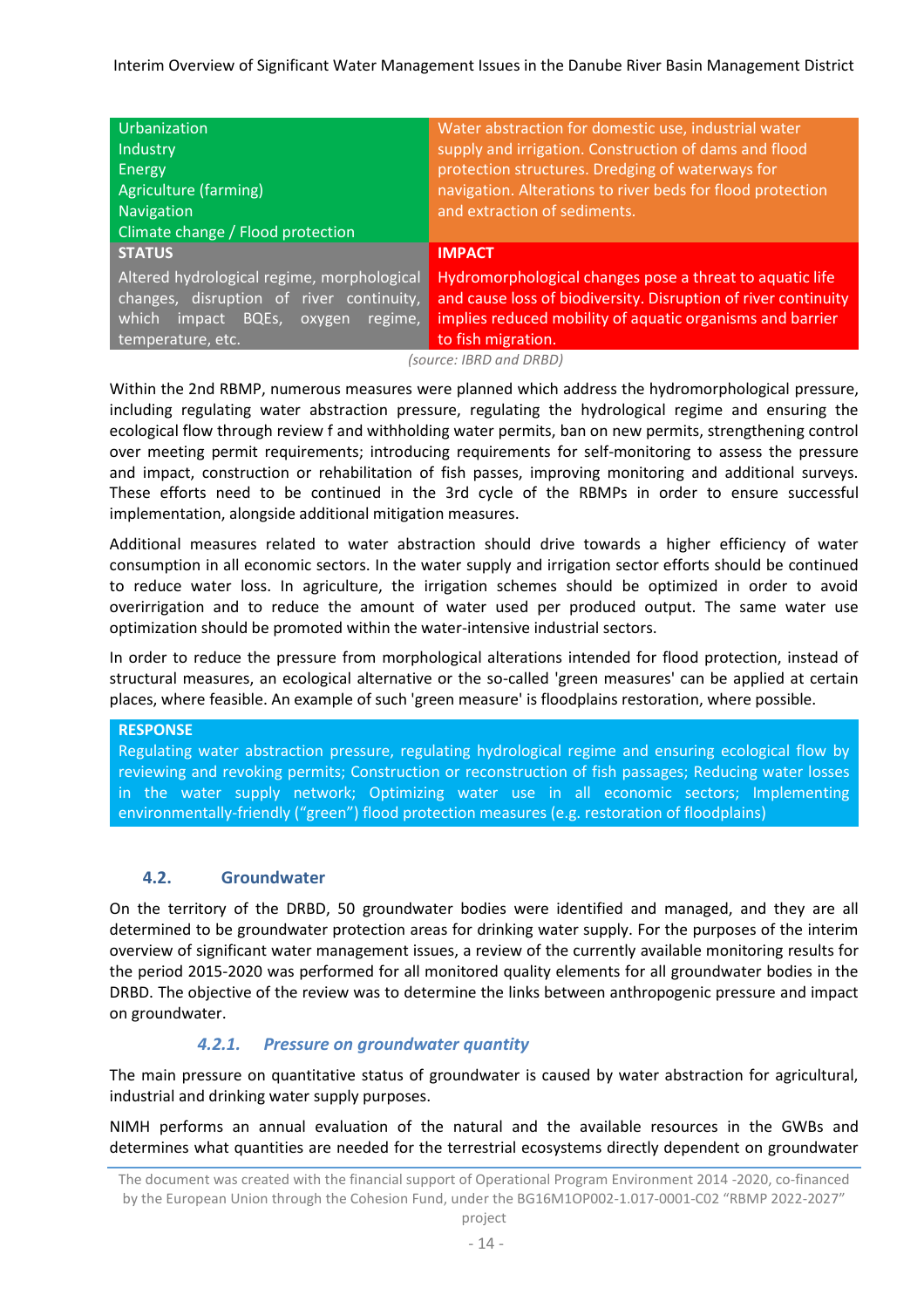for all groundwater bodies in the Republic of Bulgaria. These assessments and data on groundwater quantities permitted for water abstraction in the DRBD are used in determining the available water quantities in groundwater bodies.

Impact assessment of abstracted water quantities is related to lower water levels in GWBs. Since 2013, DRBD has been determining the available free water quantities for each groundwater body on a monthly basis, which is the basis for assessing the requested water abstractions against the available water quantities. According to the Registry of available free groundwater quantities in the GWBs by month, the ratio of permitted water quantities for the period 2014 - 2020 against the available groundwater resources is relatively stable. As a direct result of the implementation of measures that started in 2014 to preserve and prevent the deterioration of the quantitative status of groundwater on the territory of the DRBD, from 2017 onwards there has been a positive trend in reducing the percentage of permitted water quantities. As of the beginning of 2020, the quantitative status of groundwater bodies in the DRBD is assessed as good, and for 7 GWBs the exploitation index is over 40%.

Based on monitoring data, including data from the hydrogeological observation points, it is evident that for the past period of operation of the RBMP there are no significant negative changes in groundwater levels on the territory of DRBD.

The links between the drivers, pressures, status and impacts on the groundwater quantity are presented in the figure below.

| Abstraction of groundwater for domestic use and drinking, industrial                                                                                                                                                                                                                                                                                                                            |
|-------------------------------------------------------------------------------------------------------------------------------------------------------------------------------------------------------------------------------------------------------------------------------------------------------------------------------------------------------------------------------------------------|
| water supply and irrigation. Reduced recharge of aquifers caused by                                                                                                                                                                                                                                                                                                                             |
| droughts. Dewatering of open mines.                                                                                                                                                                                                                                                                                                                                                             |
|                                                                                                                                                                                                                                                                                                                                                                                                 |
|                                                                                                                                                                                                                                                                                                                                                                                                 |
| Reduction of available groundwater resources. Lowering of<br>groundwater table. Low groundwater table levels may negatively<br>impact the related terrestrial ecosystems and cause desertification and<br>biodiversity loss because of disrupted hydrological connections<br>between surface waters recharged by shallow groundwater aquifers.<br>Risk of water scarcity for economic purposes. |
|                                                                                                                                                                                                                                                                                                                                                                                                 |

*Figure 9: Links between drivers, pressures, status and impacts of groundwater quantity* 

*(source: IBRD and DRBD)*

Regulation of pressure on groundwater quantity is carried out via the permit regime under the Water Act, water abstraction fees and monitoring and control activities.

Implementation of the measures set in the second cycle RBMP 2016-2021 regarding the preservation and prevention of deterioration of the quantitative status of groundwater on the territory of DRBD have led to preserving the good status of the GWBs. Groundwater levels are stable, without significant changes, and for GWBs, where initially decreased levels were observed due to groundwater depletion, the measures set out in the RBMP are applied and controlled. As a result of measures implemented during the second cycle of RBMP 2016-2021, there is a decrease in water abstraction pressure, which is reflected in the significantly reduced values of the exploitation index for some groundwater bodies. These efforts should continue in the third RBMP cycle.

#### **RESPONSE**

Limiting water abstraction and improving water use efficiency; Regulation via permit regime and strengthening control; Digitization and automation of water management; Groundwater conservation in deep aquifers as a main source of drinking water.

The document was created with the financial support of Operational Program Environment 2014 -2020, co-financed by the European Union through the Cohesion Fund, under the BG16M1OP002-1.017-0001-C02 "RBMP 2022-2027"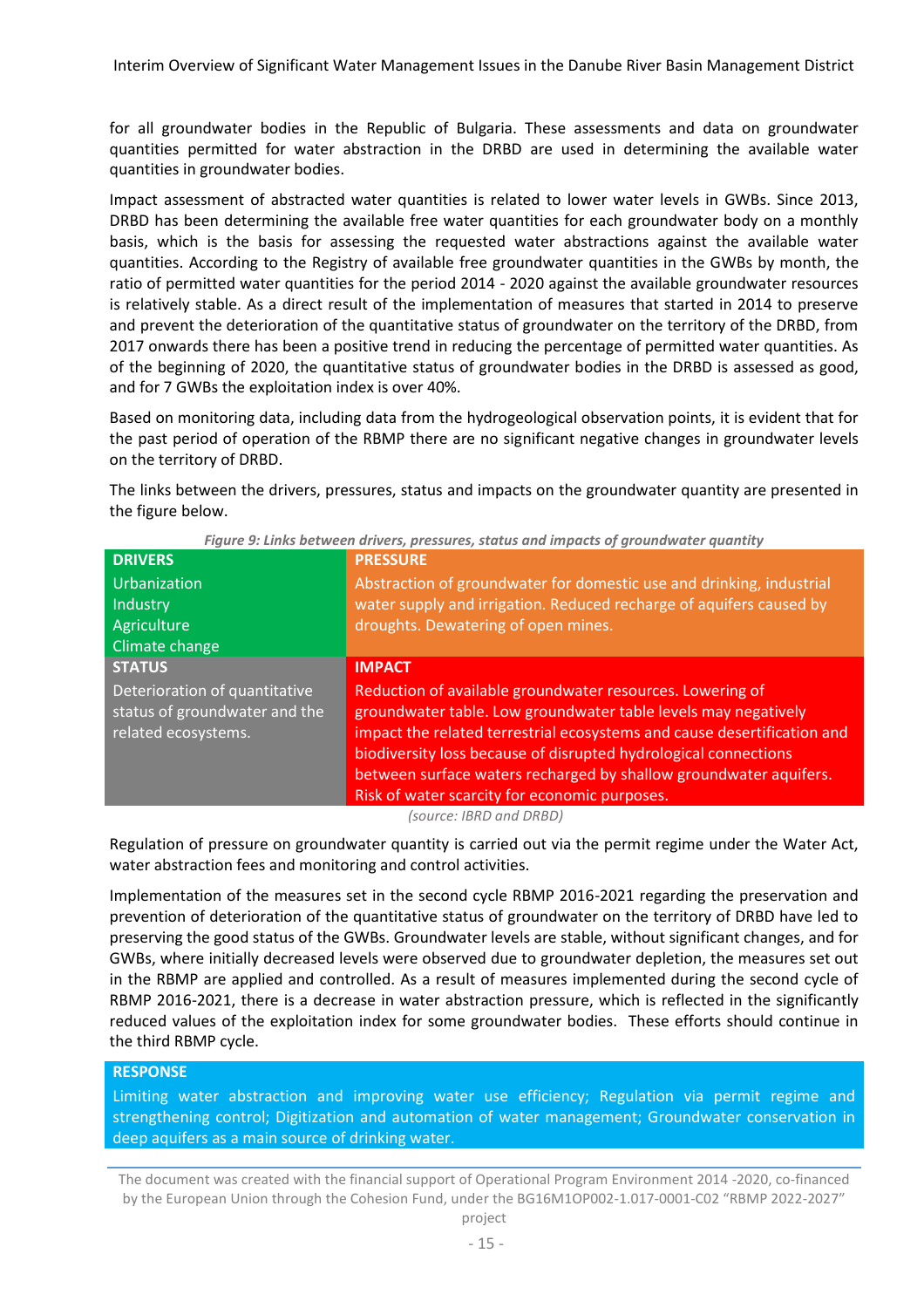## *4.2.2. Pressure on groundwater quality*

The requirements (quality standards) regarding the quality of groundwater bodies are stipulated in Appendix 1 to Ordinance No.1 of 10.10.2007 on the exploration, use and protection of groundwater. Assessment of anthropogenic pressure on groundwater in the DRBD is based on the threshold values set during the second cycle RBMPs 2016-2021.

When assessing the impact on groundwater quality, it was found that in 15 out of the 50 GWBs, i.e. in 30 % of all GWBs, certain indicators show deviations from the quality standards. Most often, exceedances are the result of elevated nitrate levels caused by point or by diffuse sources. The reasons for that are lack of sewerage systems in smaller settlements and lack of appropriate facilities for wastewater treatment, improper manure use and storage, excessive use of artificial fertilizers, cultivation (especially fallowing) and precipitation.

The rest of the quality issues are caused primarily by the presence of manganese, iron and chromium. It should be noted that some of these exceedances might result from natural hydro-geological conditions. For example, for groundwater bodies with code BG1G0000QAL004 - Porous waters in Quaternary aquifer - Tzibarska lowland and BG1G0000QAL007 - Porous waters in Quaternary aquifer - Karaboazka lowland, which were assessed in RBMP 2016 - 2021 in poor chemical condition with an observed deviation of total chromium, it is considered that exceedances are of natural origin. A similar conclusion can be made also for part of the GWBs that show deviation of the quality standards for manganese and iron, which are not due to pollution, but to subjective factors and are of natural origin.

In some cases, industry and waste management are also contributing factors to chemical substances pollution of groundwater.

Analysis of the impact of hazardous substances (specific organic pollutants) has shown impact in 4 monitoring points in different GWBs. Analysis shows that pollution is localised in specific monitoring points and is not observed in the other GWBs monitoring points.

The links between the drivers, pressures, status and impacts on the groundwater quality are presented in the figure below.

| <b>DRIVERS</b>            |                                                                                 |
|---------------------------|---------------------------------------------------------------------------------|
|                           | <b>PRESSURE</b>                                                                 |
| Urbanization              | Industrial sites, including from operations in the past, mining and uranium     |
| Industry                  | mining, pesticide depots and waste landfills. Use of artificial and organic     |
| Agriculture               | fertilizers in agriculture and manure storage in livestock farming. Application |
|                           | of plant protection products in agriculture and forestry. Emissions of          |
|                           | harmful substances to the atmosphere and their subsequent deposition            |
|                           | onto the soil and leaching into groundwater.                                    |
| <b>STATUS</b>             | <b>IMPACT</b>                                                                   |
| Elevated groundwater      | Deterioration of the status of groundwater. Limitations to the usability of     |
| concentrations of harmful | groundwater resources for human consumption, irrigation and economic            |
| chemical substances of    | activity.                                                                       |
| anthropogenic origin.     | Negative impact on groundwater-dependent terrestrial ecosystems. Threat         |
|                           | to aquatic life and loss of biodiversity.                                       |

*Figure 10: Links between the drivers, pressures, status and impacts on the quality of groundwater* 

*(source: IBRD and DRBD)*

As the increasing nutrient contamination of surface water bodies seems to also be impacted by agriculture, it will be extremely important to integrate the environmental and agricultural policies in the 3rd RBMP and beyond. Policies to encourage and reward the use of the best agricultural management practices for farmers that receive European funds will also help control nitrate accumulation in groundwater.

The document was created with the financial support of Operational Program Environment 2014 -2020, co-financed by the European Union through the Cohesion Fund, under the BG16M1OP002-1.017-0001-C02 "RBMP 2022-2027"

project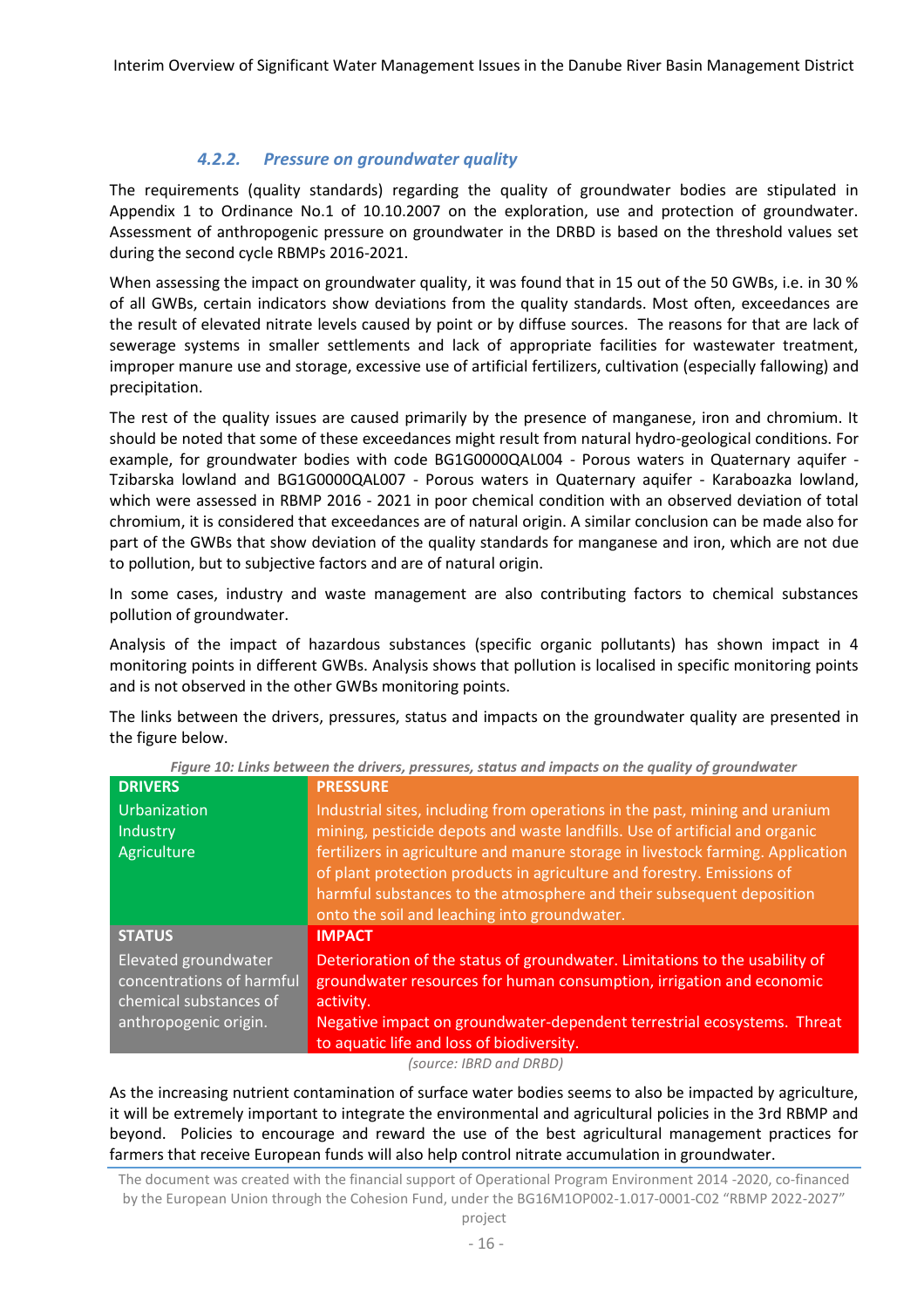#### **RESPONSE**

Prioritization of all described measures in response to nutrient and organic pollution and chemical pollution from agriculture in the context of groundwater protection; Promoting the use of good agricultural practices; Expansion of groundwater protection zones; Additional modeling to increase the level of understanding of groundwater issues.

## **4.3. Climate change**

Climate change is a change in normal atmospheric conditions or climatic processes that takes place over decades or over a longer period of time. Climate change affects water more than any other natural resource. It leads to intense changes in the hydrological cycle, as a result of which globally the dry seasons become even drier and the rainy seasons even wetter, as a result of which the risk of larger and more frequent floods and droughts increases. Climate change has a huge impact on the quality and quantity of available and accessible water resources.

Climate change has specific regional dimensions. There is an increase in damage from extreme hydroclimatic phenomena, such as floods, extremely high temperatures, storms, droughts, hailstone storms, etc. In the future, they are expected to occur more often and to be more intense.

Climate change is projected to lead to significant changes in annual and seasonal precipitation and water runoff, flood risks and coastal erosion, water quality and the distribution of species and ecosystems.

Pressure from climate change cannot be taken in isolation from the presence and significance of other types of pressure on surface waters. The expected changes related to climate change will have impact mainly on the magnitude of water runoff, the period of recurrence, seasonality, variation between averages and extremes; water quality; the sensitivity and resilience of ecosystems, habitats and / or species affected by these changes. It is expected that climate change will exacerbate the existing pressure on water resources.

Climate change is a water management issue, which can be addressed in two aspects: floods and droughts.

## *4.3.1. Floods*

Harmful effects of water are expressed mainly through floods. Reducing flood risk and flood-related damage is the main purpose of the flood risk management plans (FRMPs).

For the past 9 years, 217 flood events in 341 locations were reported on the territory of the DRBD. 28 flood events have been classified as significant according to the latest Preliminary Flood Risk Assessment, with the most significant events caused by rainfall (pluvial flooding) and rivers (fluvial flooding) or – most frequently – by a combination of the two sources.

The floods in 2014, which claimed human lives and caused great damage to the population and the economy, confirm the importance of the problem and the need for targeted and adequate measures to prevent or reduce the negative consequences of these natural phenomena. All floods were caused by torrential rainfalls, which are related to climate change.

Based on the analysis carried out within the latest preliminary flood risk assessment, 34 areas of potential significant flood risk have been identified, of which 19 are categorized as purely fluvial (caused by river overflow), 2 are purely pluvial (caused by rainfall), while the remaining 12 are areas where the risk of both pluvial and fluvial floods coexists.

#### *4.3.2. Droughts*

Climate change can affect the gradual change of average conditions, as well as the frequency and magnitude of the deviations, thus effecting the occurrence of droughts. Drought is usually expressed as a

The document was created with the financial support of Operational Program Environment 2014 -2020, co-financed by the European Union through the Cohesion Fund, under the BG16M1OP002-1.017-0001-C02 "RBMP 2022-2027"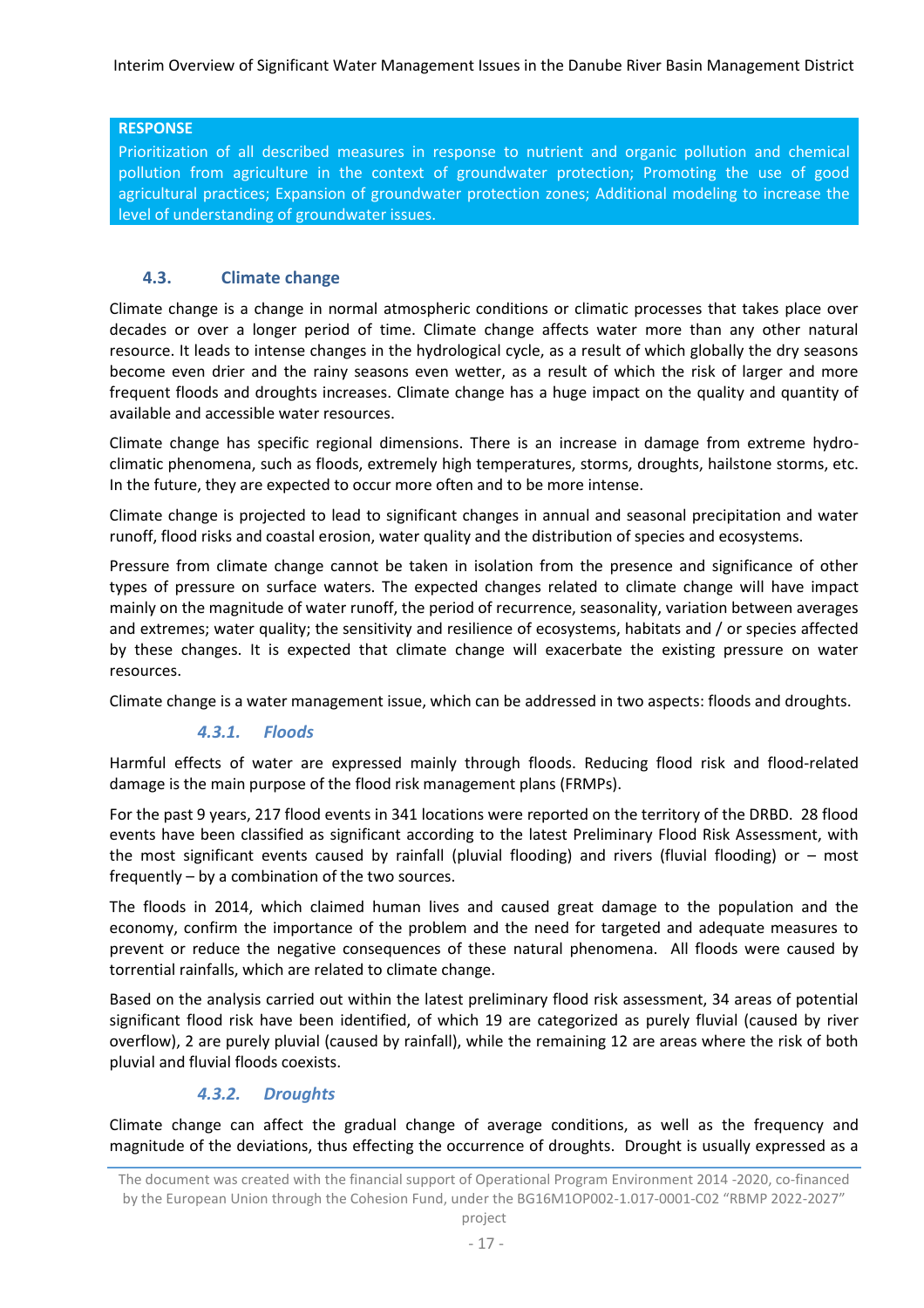significant reduction in precipitation for prolonged periods of time and a large territorial scope. Droughts are associated with lack of precipitation and moisture in the atmosphere and in the soil. They are seasonal or annual. Drought can last for months or even years. This pressure has a negative impact on water resources and wetlands, as well as on habitats.

The performed analysis shows that the key driver of the current water scarcity issues in Bulgaria are long term climatic changes, mainly related with reduced rainfall and lower water inflow, higher temperatures and increased evapotranspiration.

Climate change and droughts are expected to increasingly affect Bulgaria's territory in the medium- and long-term. Because of the expected changes, climate change will also lead to differentiated regional yield impacts on the Bulgarian agricultural production depending on the type of crops.

Links between drivers, pressure, status and impact of climate change, as well as response to address this issue, are presented in the figure below.

| <b>Figure 11. Links between the arivers, pressures, status and impacts of chinate change</b>                                                                                                                                                                    |                                                                                                                                                                                                                                                                                                                            |  |
|-----------------------------------------------------------------------------------------------------------------------------------------------------------------------------------------------------------------------------------------------------------------|----------------------------------------------------------------------------------------------------------------------------------------------------------------------------------------------------------------------------------------------------------------------------------------------------------------------------|--|
| <b>DRIVERS</b>                                                                                                                                                                                                                                                  | <b>PRESSURE</b>                                                                                                                                                                                                                                                                                                            |  |
| Climate change due to urbanization, industry<br>and agriculture (atmospheric greenhouse gas<br>emissions from industry, agriculture, transport<br>and households)                                                                                               | Climate change leads to increased air and water<br>temperatures which affect evapotranspiration rates,<br>causing droughts in the long term. Intense rainfall<br>leading to extreme water runoff and water levels.<br>Increased risk and frequency of extreme weather<br>events - floods and droughts.                     |  |
| <b>STATUS</b>                                                                                                                                                                                                                                                   | <b>IMPACT</b>                                                                                                                                                                                                                                                                                                              |  |
|                                                                                                                                                                                                                                                                 |                                                                                                                                                                                                                                                                                                                            |  |
| Reduced river runoff, seasonal runoff changes<br>and changes in snowmelt periods. Low water<br>levels in rivers and lakes. Increased pollutant<br>concentrations. Flooding of urban and<br>agricultural areas, industrial sites and critical<br>infrastructure. | Negative water balance in water catchment areas.<br>Loss of habitats and threat to aquatic life. Increased<br>impact of pollution because of higher water<br>temperature (water bodies with a better status have a<br>greater adaptive capacity and are therefore less at risk<br>of climate change-related disturbances). |  |

*Figure 11: Links between the drivers, pressures, status and impacts of climate change* 

*(source: IBRD and DRBD)*

Prolonged droughts have become more common in recent years, posing new water management challenges to meet needs, related to water scarcity. Particularly sensitive in this regard are those issues related to drinking water supply and water supply for irrigation, improving management of complex and significant dams, as well as the combined use of surface water and groundwater to provide sufficient water quantities for aquatic ecosystems.

Climate change and droughts exacerbate the challenges related to sharing water resources and require closer cooperation between adaptation and water management authorities, in close cooperation with all sectors concerned.

#### **RESPONSE**

**Floods:** Coordination between data, information, assessment outcomes and the measures set in the RBMPs and the FRMPs; Increasing the share of natural water retention measures, which contribute to both reducing the flood risk and to improving ecosystem status and achieving RBMPs' objectives (rehabilitation of floodplains, wetlands, restoration of the natural state of riverbeds, etc.). **Drought:** Reducing water losses; Improving water efficiency (including ensuring alternative water sources) in the potable water supply and irrigation sector; Improving water management through better control over water use, information on available water resources and converging it into a single information system; Collection and dissemination of information on good practices and technologies for saving water in all economic sectors and its reuse; Improving the management of complex and significant

The document was created with the financial support of Operational Program Environment 2014 -2020, co-financed by the European Union through the Cohesion Fund, under the BG16M1OP002-1.017-0001-C02 "RBMP 2022-2027"

project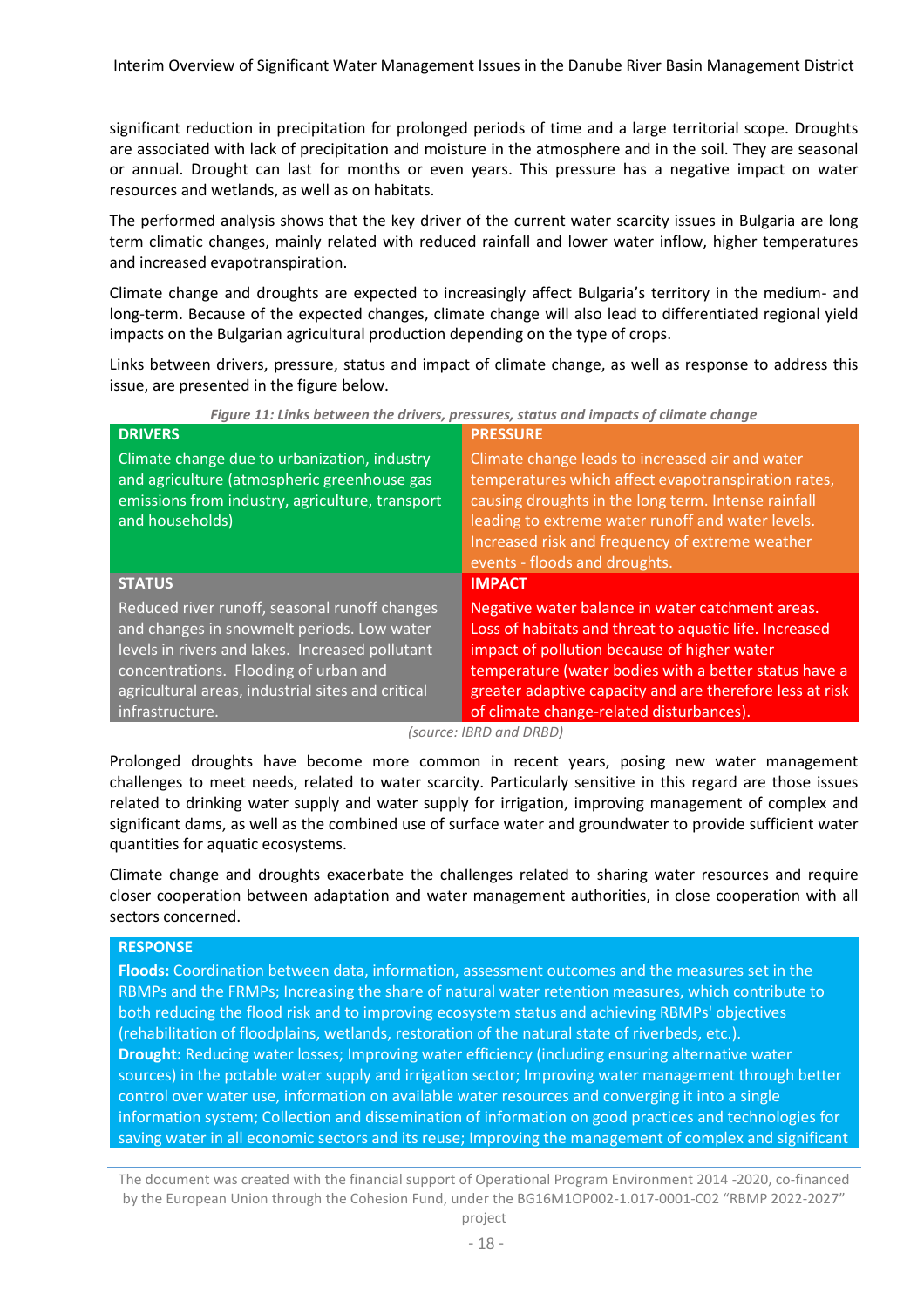dams and control over water use; Land use management and promotion of growing crops in droughtvulnerable areas.

#### **4.4. Water scarcity**

Climate change is expected to exacerbate the structural issues that are already leading to water scarcity. Water scarcity is defined as a long-term imbalance between water supply and demand in a region (or a water supply system), most likely characterized by a semi-dry or dry climate and/or intensified by rapid increase in water demand due to growing population and/or expanding irrigated agriculture.

Climate change may further exacerbate existing water scarcity issues. Many economic sectors are heavily dependent on water availability; hence a major challenge for water management is to balance water supply and demand; this challenge will be exacerbated by climate change.

The links between the drivers, pressures, status and impacts of water scarcity are presented in the figure below.

| <b>DRIVERS</b>                     | <b>PRESSURE</b>                                                  |
|------------------------------------|------------------------------------------------------------------|
| Urbanization                       | Water scarcity zones                                             |
| Industry                           |                                                                  |
| Agriculture                        |                                                                  |
| STATUS                             | <b>IMPACT</b>                                                    |
| imbalance<br>Long-term<br>systemic | Water scarcity in the changing climate environment (droughts)    |
| between water supply and demand    | could be a reason for further deterioration of the water status. |
|                                    | (source: IBRD and DRBD)                                          |

**Figure 12: Links between the drivers, pressures, status and impacts of water scarcity** 

A large part of the measures described in response to drought impacts are also measures to mitigate the effects of water scarcity. Achieving reduced water consumption and water reuse will be major contributor to increased resilience of the society to water scarcity and climate change.

Measures to improve reliability and efficiency of water supply systems and reduce water loss should be top priority. The main actions that are necessary to implement should include improvement of monitoring of WSS networks, optimized pressure management, introducing automatic and digital management practices, leak detection and repair, and rehabilitation of critical infrastructure. In addition, the water saving potential of industries and agriculture in regions with threat of water shortage should also be exploited. Re-use of treated wastewater effluent or storm water should also be considered to increase water availability.

#### **RESPONSE**

Improving water abstraction efficiency and reducing water losses; Improving the reliability and efficiency of the water supply systems; Improving the monitoring of W&S networks; Improving control; Digitization and automation of the water forecasting, control and management processes; Improving coordination between institutions and stakeholders; Water saving practices by industry and agriculture in areas under threat of water scarcity; Reuse of treated wastewater or rainwater in order to increase water availability.

#### **4.5. Danube navigation and transportation**

Navigation along the Danube river is another source of pressure. Most of all, hydromorphological pressure on the Danube river is related to the provision of navigational conditions and the maintenance of the function of the river as a transport corridor. Maintenance of the shipping route is achieved through

project

The document was created with the financial support of Operational Program Environment 2014 -2020, co-financed by the European Union through the Cohesion Fund, under the BG16M1OP002-1.017-0001-C02 "RBMP 2022-2027"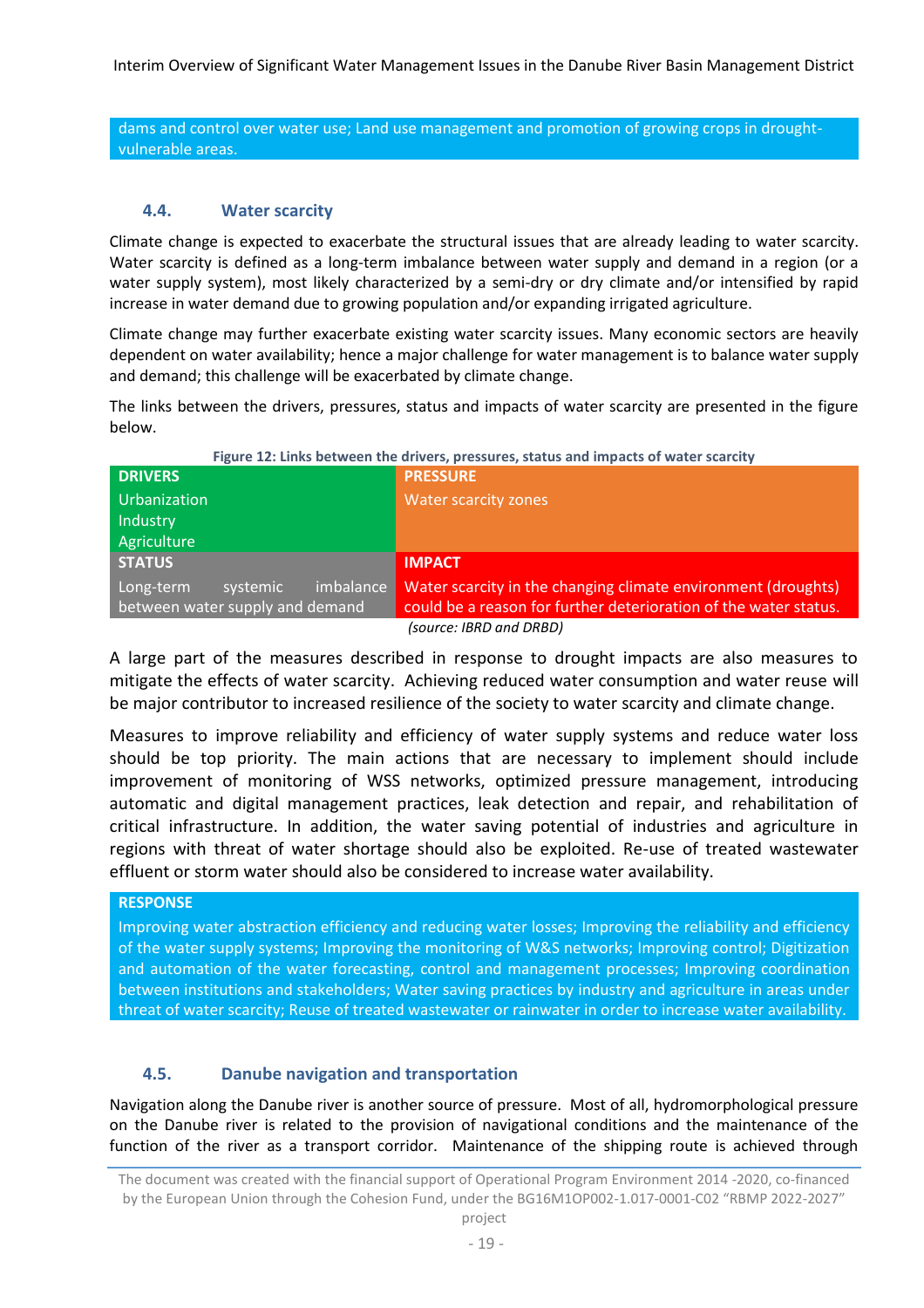dredging activities with the aim to remove accumulated alluvial deposits and shoals which could obstruct navigation. The deposit build-up in waterways is driven by natural sediment transport, as well as by erosion of upstream watersheds often related to anthropogenic activity.

Navigation is also a source of water pollution related to accidental releases from ships and ports. An indirect indicator of the pollution pressure from navigation is the amount of collected solid waste, liquid waste and ballast from ships. This amount has been on a decreasing trend since 2010.

Pressure from transportation on water bodies is observed mainly through nitrogen oxide emissions as well as emissions of copper, and to a lesser extent also zinc and lead. Overall it can be said that the role of the transport sector is the most significant in terms of copper pollution. In the case of nitrogen oxide, although the emissions are significant (close to 50 000 tons per year for the whole country), the nutrient pressure from agriculture is by far a greater cause of concern. Thus the current pressure from the transport sector is not considered a significant issue.

# **4.6. Issues related to the international basin of the Danube river**

There is a strong overlap of the significant water management issues reported for the whole Danube basin and the issues observed in this report for the Bulgarian part of the Danube river basin. These overlapping issues are related to organic pollution, nutrient and hazardous substances pollution, groundwater quantity and quality, hydrological and morphological alterations, interruptions to river continuity.

# **4.7. Other potential issues**

#### **Invasive species**

These are alien species (plants, animals and fungi of non-native origin) that are imported into the wild from other areas where they are distributed. Their appearance is usually the result of anthropogenic activities transport, tourism, trade, agriculture, gardening, afforestation, woodworking. It can also happen when crossing the natural boundaries between countries and continents - through the water basins, by air, carried by birds and animals, etc.

According the information available, the widely distributed "traditional" alien invasive species of fish within the DRBD are *Lepomis gibbosus*, *Pseudorasbora parva* and *Carassius gibelio*; however, the Danube river is a corridor for distribution of new alien invasive fish species, such as: *Perccottus glennii* and *Ameiurus melas* which appeared recently in Bulgarian waters. For the time being however, these two species are distributed only in the Danube and the adjacent water bodies. Another invasive species typical for the Danube tributaries is the round goby *Neogobius melanostomus*, which is of a Black Sea origin. Invasive species of invertebrate fauna include *Branchiura sowerbyi*, *Corbicula fluminea*, *Sinanodonta woodiana*, etc. The zebra mussel is also widespread in almost all reservoirs and lakes within the DRBD, where it causes damage to water abstraction facilities. The above-mentioned Asian corbicula (Corbicula fluminea) initially appeared in the Danube but currently it spreads more and more upstream and in the tributaries.

#### **Sturgeon conservation**

In Bulgarian waters sturgeons occur only in the Danube river and in the Black Sea. Currently they are represented by 4 species: *Huso huso*, *Acipenser ruthenus*, *Acipenser gueldenstaedti* and *Acipenser stellatus*. The fifth one, *Acipenser nudiventris*, currently is considered extinct in the Danube river, and both in the Bulgarian and in the Romanian Black Sea waters.

Sturgeons are declared endangered species in the Bulgarian Red Data Book (2012) because of the dramatic decrease of their populations. The main reasons for the decreasing of their populations are considered the anthropogenic pressures: intensive fishing (including poaching) and the human activities in the lower reach

The document was created with the financial support of Operational Program Environment 2014 -2020, co-financed by the European Union through the Cohesion Fund, under the BG16M1OP002-1.017-0001-C02 "RBMP 2022-2027"